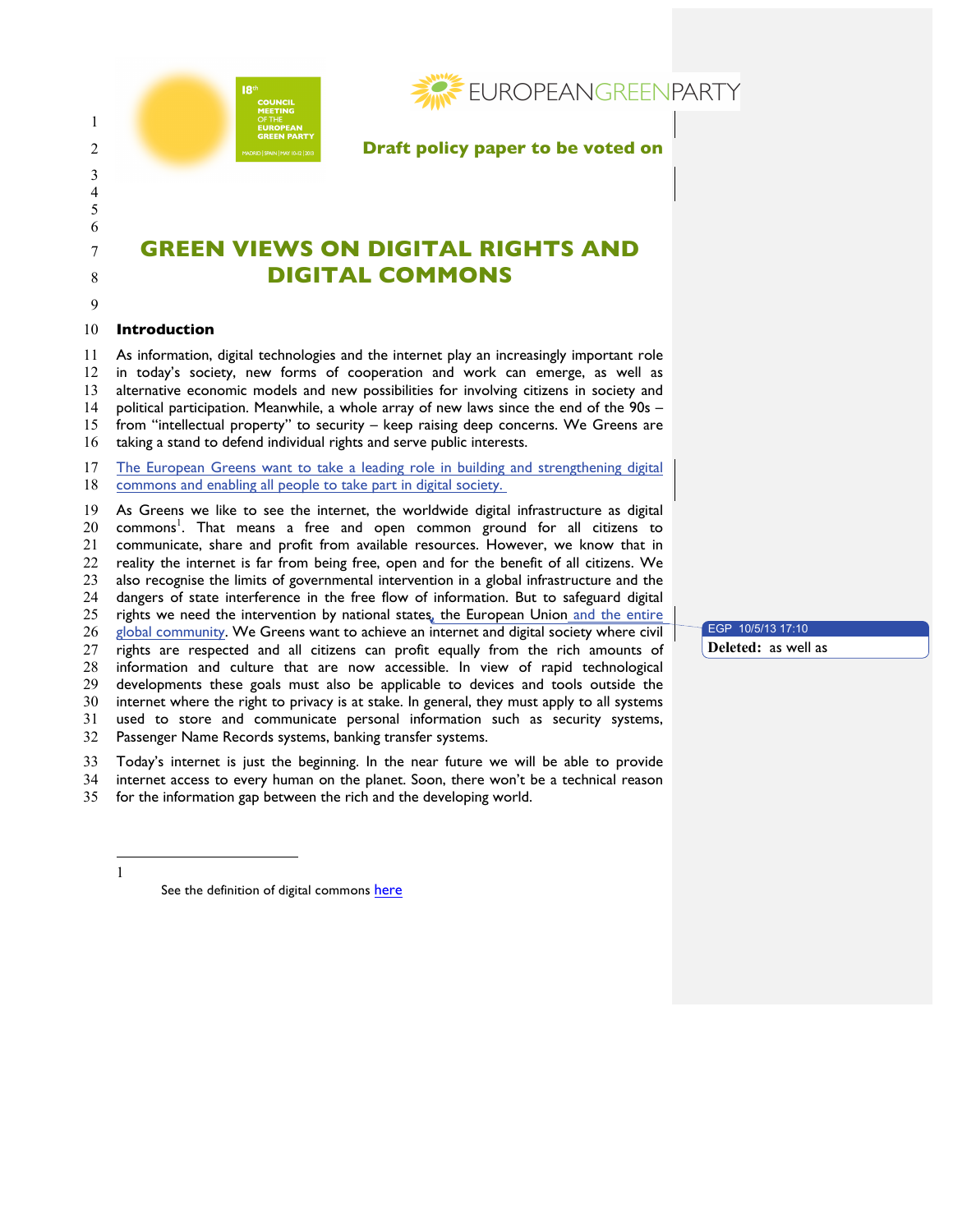|  | 37 Compared to the industrial era, digital commons, such as Wikipedia or Linux, resting on |  |  |  |
|--|--------------------------------------------------------------------------------------------|--|--|--|
|--|--------------------------------------------------------------------------------------------|--|--|--|

- 38 open and collaborative models, enable radically different forms of organisation,
- 39 production and work, However, whenever there is a digital common is someone with a
- 40 fence ready to enclose and privatise it. Some see the internet as an opportunity to
- 41 create monopolies for selling to billions of passive consumers.

## 42

 $\bar{\mathbf{v}}$ 

- 43 As part of an emerging European digital rights movement we have already had some
- 44 important successes, such as repealing European software patents and derailing the<br>45 ACTA treaty. We have also suffered setbacks such as the Intellectual Property Rights ACTA treaty. We have also suffered setbacks such as the Intellectual Property Rights
- 46 Enforcement Directive (IPRED) and the data retention directive. Digital rights will be
- 47 one of the important political struggles of the 21st century.
- 48 By revolutionising the speed at which people can communicate, interact, learn and
- 49 work, the internet has completely changed the public sphere. It has become the engine
- 50 for social movements and helped overthrow entrenched dictators. However, a free
- 51 internet is under threat even in democratic counties. Some think that the internet must
- 52 be controlled to prevent copyright violations. Others see it as an opportunity for social
- 53 control via mass surveillance. We recognise that the  $re_{\rm s}$  is a "digital internal market". But  $54$  as Greens, we stress that free trade in this market must respect consumer rights and
- as Greens, we stress that free trade in this market must respect consumer rights and 55 civil rights.
- 56 Creators, authors and artists are the prime movers of cultural works in our society.The
- 57 commercial exploitation of their works is a way for them to make a living. At present,
- 58 these systems, whether digital or analog, are for the most part still being operated by
- 59 those who have traditionally exploited creative works, for example publishing houses or
- 60 broadcasters. The antagonism between capital and labour accordingly still applies in the
- 61 cultural and media industries.
- 62 We believe that Europe must stand firm for an open and free internet. We must always 63 be a beacon for oppressed people, and never provide a blueprint for oppressors. We
- 64 can manage the changes to our societies brought by the internet, without stopping free
- 65 and open communication.
- 66 To achieve this, our policy on digital rights for all citizens will be based on key values 67 such as autonomy and responsibility, solidarity, cooperation and exchange, the respect 68 of citizens' rights, the reduction of inequalities, the free circulation of knowledge and 69 culture, and equal access to these resources.
- 70 Our main goals and principles with this policy are:
- 71 1. We aim to protect this common body of knowledge, information and culture 72 and make it thrive, so that it can be shared, used and enjoyed by all and remain 73 protected from private/corporate interests.
- 74 2. We stand for the internet as a neutral public infrastructure where everybody has 75 the same rights. We support a pluralist democratic economy based on the 76 recognition of several legal forms of property (private, public and collective) as 77 well as on various spheres of regulated exchange (markets, gift and bartering, 78 public or universal service).

79 **Deleted:** D EGP 10/5/13 18:34 80 **Deleted:** , compared to the industrial era EGP 10/5/13 18:35 **Deleted: The European Greens** want to take a leading role in building and strengthening digital commons and enabling all people to take part in digital society. EGP 10/5/13 18:38

87 **Deleted:** The internet has become a new public square, where issues of the day are discussed.

## EGP 10/5/13 18:41

EGP 10/5/13 18:27

**Deleted:** internet functions a EGP 10/5/13 18:42 Deleted: new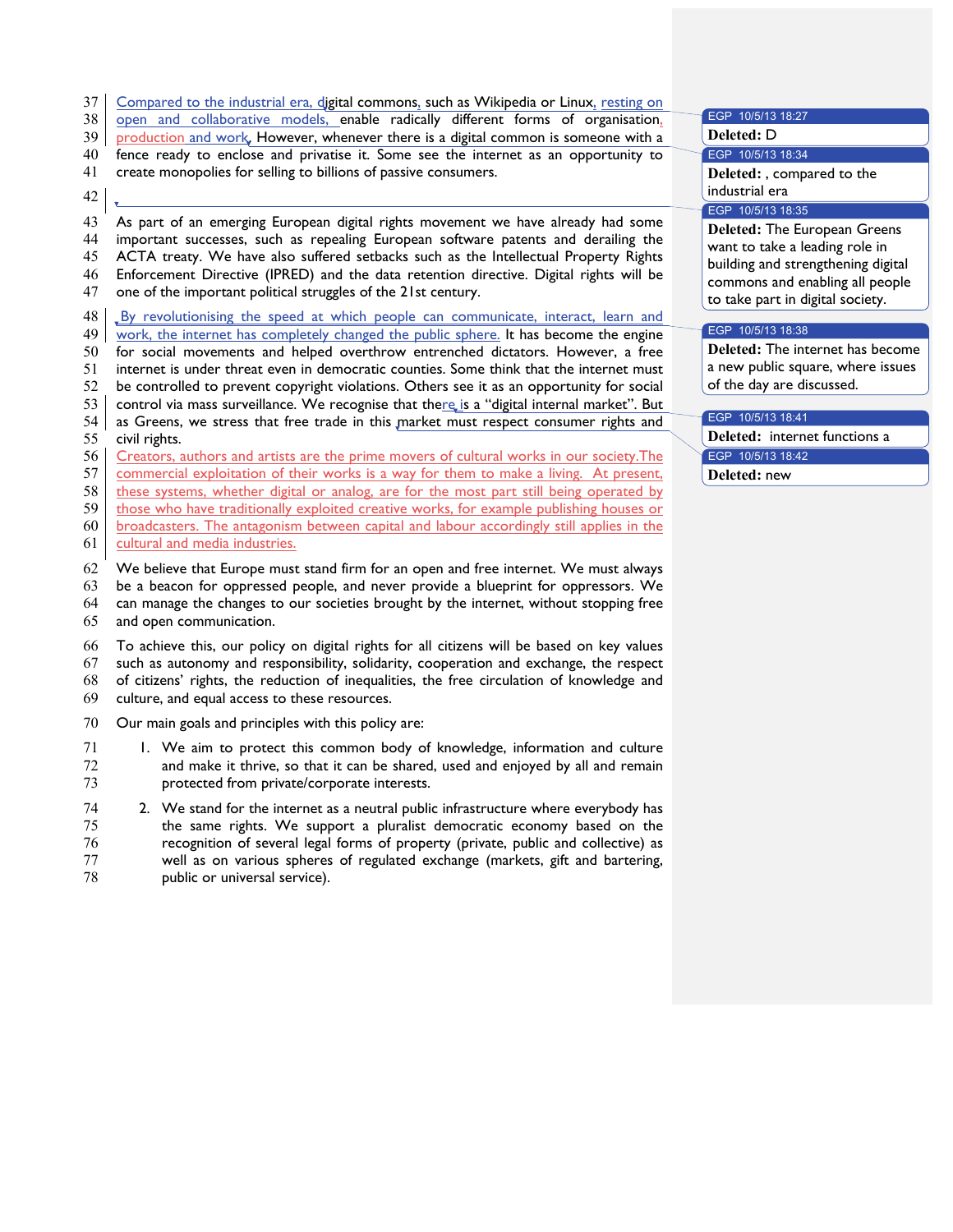- 92 3. We defend the right to self-determination, privacy and security of the people in the digital world, through anonymity and encryption for example. We fight for new, enhanced and enforceable data protection rights and against mass surveillance of the people in Europe.
- 4. We aim at reforming outdated intellectual property rights to ensure a creative digital environment. We encourage collaborative creativity and support technology that enables people to cooperate.
- 99 5. We encourage democratic participation and transparent governance: we<br>100 acknowledge the opportunities offered by digital technologies and the internet in acknowledge the opportunities offered by digital technologies and the internet in 101 that area, and intend to promote them.
- 6. We support a public policy of education through these technologies.
- 103 7. We recognise the role of freedom of speech in powering the engine of social 104 change and therefore protect and support civil rights activism and independent change and therefore protect and support civil rights activism and independent 105 journalism globally.

 In short, we Greens aim to defend the rights, responsibilities and principles focused on protecting the commons of knowledge from the primacy of corporate interests; to guarantee access for all to information, knowledge and culture; to reduce inequalities and the information gap; to promote cooperation rather than competition; to foster innovation and creation rather than stifle them; to facilitate research that tackles the needs of society rather than that which is profit driven; to allow a mutual cross- pollination between the scientific world, organised civil society and the citizens; to promote a sustainable economy; and to revitalize the democratic process.

- 
- 
- 

## **1. Internet as a public infrastructure (free, open and accessible to all)**

In our Green view the internet, even if it's partly facilitated by private companies, should

be viewed as a public utility with public services similar to electricity, water or public

transport. Free and open a**ccess for all must be guaranteed by the public**

**authorities** and based on public law, transparent and accountable to our democratic

institutions. Furthermore, according to the principle of Net neutrality everyone has the

 right to an internet connection that is free of discrimination, be it through blocking, 124 limiting or prioritising, with regard to content, service, application, sender or receiver 125 address. address.

## "**Free Access for All**

|                                                                                              | $\blacksquare$ Anna Yeliseyeva 10/5/13 19:18 |
|----------------------------------------------------------------------------------------------|----------------------------------------------|
| 127 Freedom of access to information should be seen as a counterpart to freedom of           | Deleted: We as greens consider               |
| 128 speech. The Universal Declaration of Human Rights reads "[everybody has the right] to    |                                              |
|                                                                                              | that an ideal search engine should           |
| 129 seek, receive and impart information and ideas through any media and regardless of       | be: -                                        |
| 130 frontiers." Therefore, the building of censorship infrastructures through the back door, | $\left(\ldots [1]\right)$                    |
| 131 ill-informed policy demands based on defending copyright, protecting                     |                                              |
| 122 abilylvan av fighting tannanism is unsecosited Me neight all effects of                  |                                              |

**children or fighting terrorism** is unacceptable. We reject all efforts of **i** 

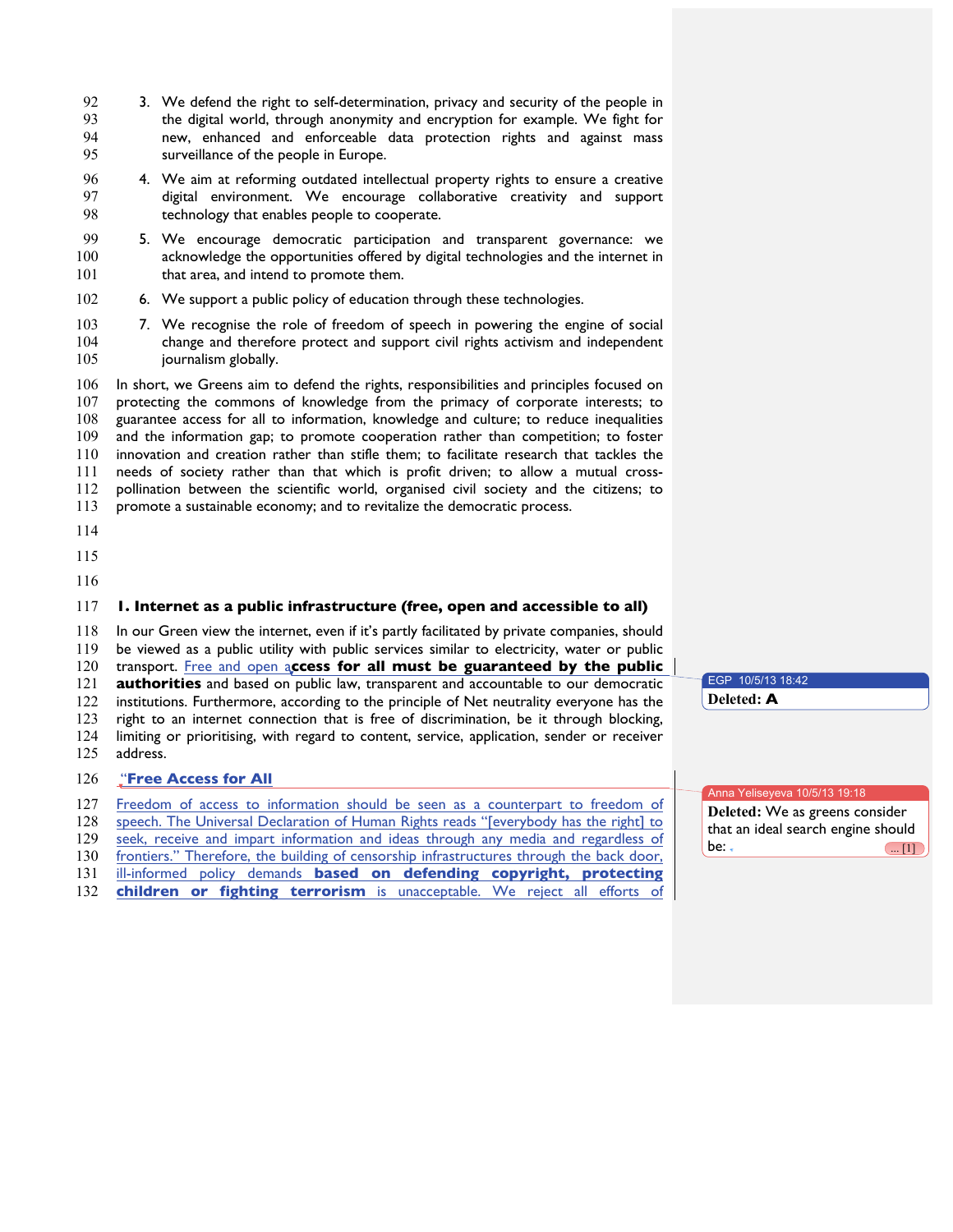international agreements. **Additionally, all democratic states should encourage and enforce the development of international standards for the digital community that are based on human rights, not economic gains. As a civil rights party, the Greens stand for the strengthening of our civil rights, rather than their dismantlement, and want useless laws that destroy our freedom to be abolished**. Filtering the internet is the norm in 146 authoritarian countries and dictatorships. Any filtering done by democracies is taken as a 147 confirmation that the internet must be controlled. We believe it is important for Europe 148 to be **an example** that shows that a free and open internet is possible. We therefore reject any government filtering of the internet. Serious crimes should be prosecuted, 150 rather than hidden from view. The methods of blocking, filtering or blacklisting of users adopted in France, the United Kingdom and Finland encroach massively on an individual's fundamental rights. They encourage the creation of corresponding forms of content blocking and censorship infrastructures. Once these infrastructures are in place, they will and have been used for political censorship, suppression of fair use file-sharing, etc. We reject blocking and filtering by authorities or service providers because we believe people have the right to 157 choose the content they find useful to inform themselves. Private citizens, schools, companies or other organisations may choose to use filters against inappropriate material. Any such filters have to under full control of the end-users and must not be 160 installed by the service providers or in the structure of the internet.. Control, if necessary, should not be left to private shareholders, and never take the form of preventive measurers, such as filtering. Unlawful content can only be removed by legal procedures guaranteed by the safeguard of the Rule of Law.Crime must be prevented by criminal investigations that lead to prosecutions. Filtering is not an 165 effective tool to fight crime. Law enforcement should be reserved for public authorities. No 'policing' by Internet Service Providers (or anyone else), e.g. through 'deep packet 167 inspection' (DPI), should be allowed. 168 Several technical features of access to **the** internet are key to democracy and transparency in the digital world. To be fully active in a participative internet**,** each use 170 needs to be able to simultaneously send and receive. In many situations this requires and 171 increase in the upload rate. Access to broadband should be considered a part of 172 essential governmental provision by making it a mandatory, universal service. Equal and essential governmental provision by making it a mandatory, universal service. Equal and affordable connectivity should be guaranteed everywhere in Europe; this can be 174 achieved through the use of EU structural funds and the adoption of regulations to 175 encourage providers to share infrastructure in remote and rural areas. We also want to encourage providers to share infrastructure in remote and rural areas. We also want to make Free Public WiFi available **in as many public places as possible through encouraging and enabling people and organizations to share their WiFi with others.**  179 | Roaming is a feature available as a part of the GSM, and now 3G, mobile standard. It 180 refers to the extension of connectivity in a location that is different from the home

138 authoritarian regimes to impose their restrictions on free communication to

181 **location where the service was registered; it ensures that the wireless device is kept** 

|                                | EGP 10/5/13 19:00             |  |
|--------------------------------|-------------------------------|--|
| <b>Formatted</b>               |                               |  |
|                                | Anna Yeliseyeva 11/5/13 17:13 |  |
| <b>Formatted:</b> English (US) |                               |  |
|                                |                               |  |
|                                | EGP 10/5/13 19:00             |  |

Anna Yeliseyeva 11/5/13 17:13

**Formatted:** Font:Bold, English (US)

EGP 10/5/13 19:00 **Formatted**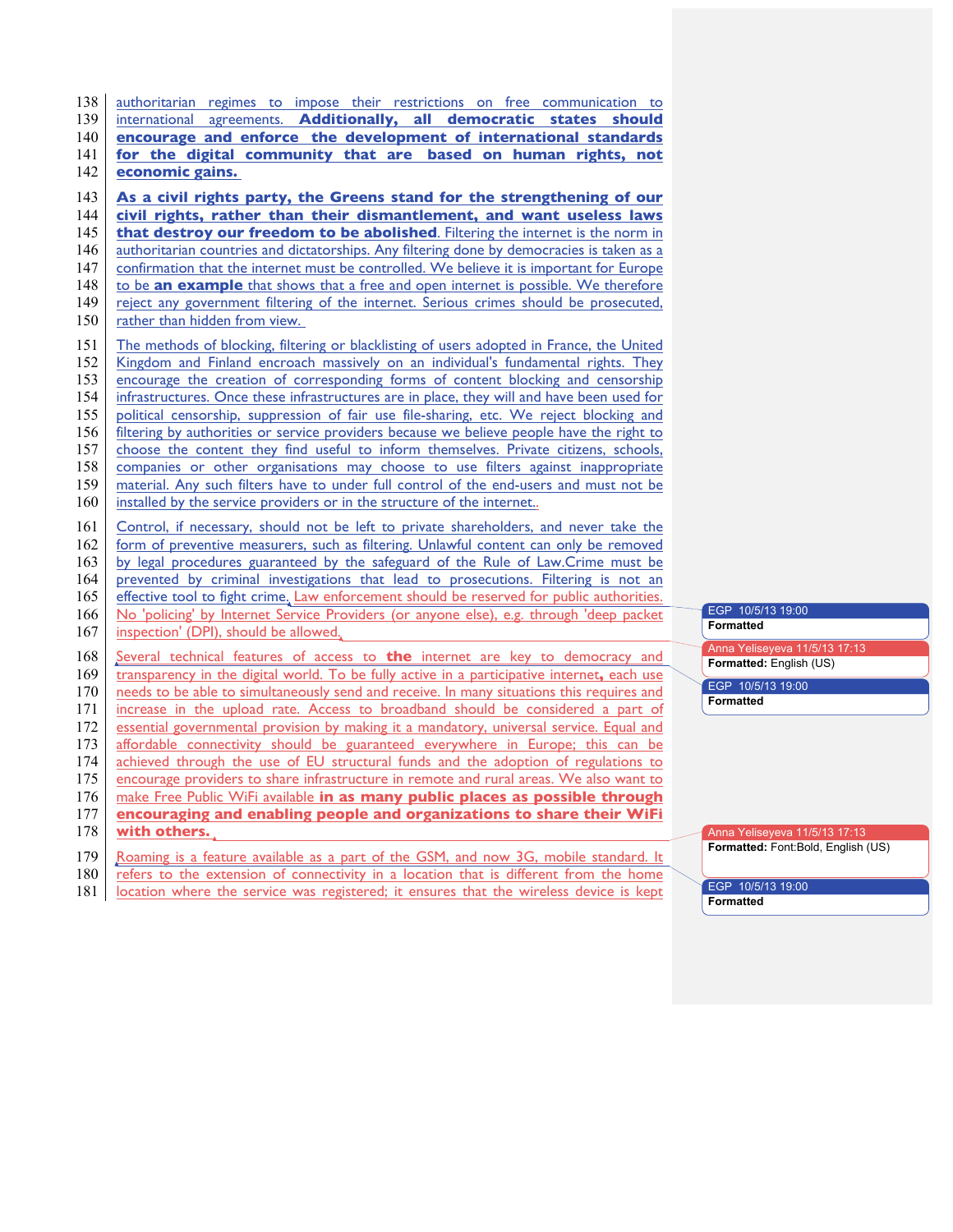connected to the network without losing the connection, **i.e. allowing phones to work during travel**. However, the cost of roaming data is out of control. The cost 184 for mobile data needs to be regulated. Roaming agreements between companies must 185 be subject to public law. We ask more action from the EU for the protection of consumer rights regarding tariffs. The cost should the same for roaming users as it is for domestic users.

## **Digital Neutrality**

 To ensure that users have the opportunity **to change devices**, we believe the EU should work at guaranteeing platform neutrality. This implies that everyone who buys a computer with a certain 'operating system' should be able to install any software, that data should be transferable elsewhere, and that applications can be transferred to 194 alternative devices. The fact that companies can impose the applications working on 195 their products and prevent others from being used is an unacceptable limit to consumers' rights. Furthermore, technical limitation to internet access in devices and 197 the blocking of communication software should be prohibited. We encourage providers to let users know which software they can use to circumvent any filtering of the internet. We reject Digital Rights Management (DRM) that prohibits consumers to use their devices or digital materials **as they wish**. When buying digital devices or materials, consumers have, in principle, the same consumer rights as in the case of physical 204 objects. Any limitation of use imposed technologically or through licenses should appear clearly on the packaging/notice of all devices or digital goods **to fully inform consumers at the time of purchase.** Additionally, the neutrality of the internet should be set in law and respected by public authorities and service providers in all circumstance, except to protect the technical security of networks. We demand more determined actions by national governments **and the broader EU** on this issue. Regardless of access from a broadband 212 connection or a mobile phone, the further development and expansion of the internet 213 must not result in less freedom for those who use it. We want to ensure there is a level must not result in less freedom for those who use it. We want to ensure there is a level playing field for freedom of opinion on the internet. We as greens consider that an ideal search engine should be: • Neutral without exclusion of any information except when decided by a court with due respect to human rights. 218 • Transparent by informing the citizens about the ways used to select and classify the information. It means to inform about which criteria make the information more or less relevant: number of occurrences number of consultations, number

 of links... Multiple by allowing users to choose to benefit or not from 222 technological progressions.

**Green IT**

Anna Yeliseyeva 10/5/13 19:18

**Formatted:** Outline numbered + Level: 1 + Numbering Style: Bullet + Aligned at:  $0,63$  cm + Tab after:  $1,27$  cm + Indent at: 1,27 cm

EGP 10/5/13 19:00 **Formatted**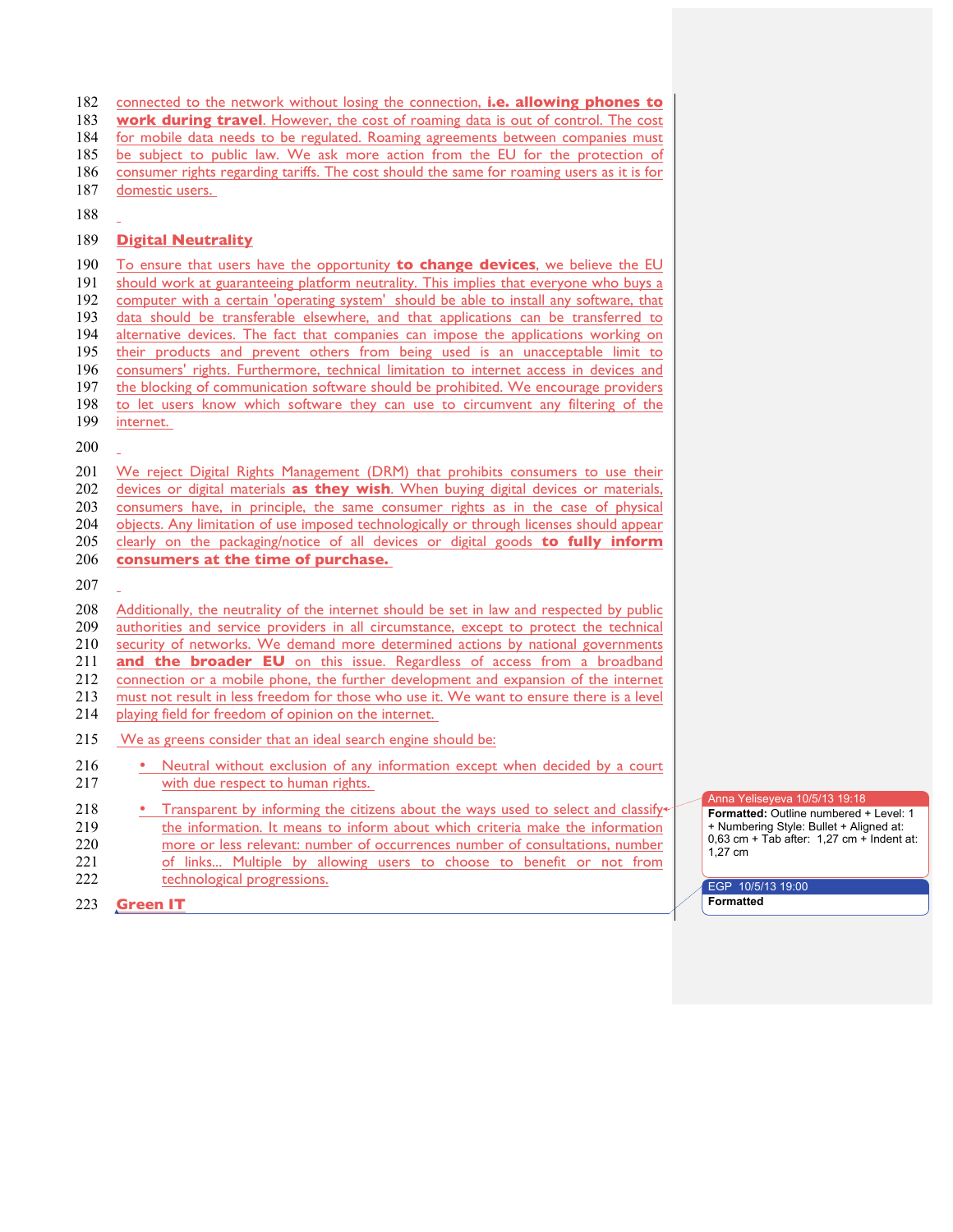| 224<br>225<br>226<br>227<br>228 | We realise that this massive expansion in connectivity for European citizens costs<br>energy and tools that require precious raw materials. Therefore, this requires putting<br>measures in place to make the tools more economical as well as stimulate the reuse of<br>components. We Greens emphasize the growth of digital infrastructure should not be<br>made at the expense of others. |                                             |
|---------------------------------|-----------------------------------------------------------------------------------------------------------------------------------------------------------------------------------------------------------------------------------------------------------------------------------------------------------------------------------------------------------------------------------------------|---------------------------------------------|
| 229                             |                                                                                                                                                                                                                                                                                                                                                                                               |                                             |
| 230                             | Therefore, we as Greens are aiming for:                                                                                                                                                                                                                                                                                                                                                       |                                             |
| 231                             | 1. The abrogation of law allowing the blocking, filtering or blacklisting of users.                                                                                                                                                                                                                                                                                                           |                                             |
| 232                             | <b>Equal and affordable connectivity everywhere in Europe.</b>                                                                                                                                                                                                                                                                                                                                | Anna Yeliseyeva 10/5/13 19:04<br>Deleted: . |
| 233                             | Same costs for the access to internet in rural and urban areas.<br>3.                                                                                                                                                                                                                                                                                                                         | EGP 10/5/13 19:00                           |
| 234                             | Broadband access for all before the end of 2020.                                                                                                                                                                                                                                                                                                                                              | <b>Formatted</b>                            |
| 235                             | Free Public WiFi in more public places<br>5.                                                                                                                                                                                                                                                                                                                                                  |                                             |
| 236                             | Roaming costs should be at the same level as domestic costs.<br>6.                                                                                                                                                                                                                                                                                                                            |                                             |
| 237                             | Guaranteeing platform neutrality of technical devices and banning of DRMs."                                                                                                                                                                                                                                                                                                                   |                                             |
| 238                             | 8.<br>The introduction of a guarantee for internet neutrality in EU and national laws.                                                                                                                                                                                                                                                                                                        |                                             |
| 239<br>240                      | Efficient use of energy and reuse of components to ensure sustainability in the<br>expansion of the digital world."                                                                                                                                                                                                                                                                           |                                             |
| 241                             |                                                                                                                                                                                                                                                                                                                                                                                               |                                             |
| 242                             |                                                                                                                                                                                                                                                                                                                                                                                               | Anna Yeliseyeva 10/5/13 19:06<br>Deleted: - |
| 243                             | 2. Rights to guarantee self-determination, privacy, data protection                                                                                                                                                                                                                                                                                                                           |                                             |

# 244 **and security on the internet** 245 With increasing digitalization, the integration and evaluation of databases are becoming

 $246$  ever easier and prompting various forms of data grabbing by both private and state 247 actors. This is why we Greens promote **binding standards for data protection** 248 **and privacy rights** on the European and international level in order to combat the 249 infringements of online freedoms. We see digital rights like data protection not in 250 contradiction to a digital market. But as personal data becomes the new oil and damages<br>251 to individuals and their environment should be reduced we want to incentivize new to individuals and their environment should be reduced we want to incentivize new 252 technologies which are privacy-friendly. Many services from social networks to big data  $253 \mid$  can be done anonymous. First and foremost we as greens advocate the reduction of the can be done anonymous. First and foremost we as greens advocate the reduction of the 254 amount of personal data required and stored by government agencies and companies as 255 well as the duration of the storage.

256

## 257 **Self-determination**

- 258 We believe there is a need for more consumer protection in the realm of the internet.
- 259 The basis for self-determination, and to be able to use one's right to privacy and security
- 260 is education and training at all ages, and laws that are binding and enforceable.

Anna Yeliseyeva 10/5/13 19:29 Deleted: wishful demands from

Anna Yeliseyeva 10/5/13 19:30 Deleted: or with far less use of personal data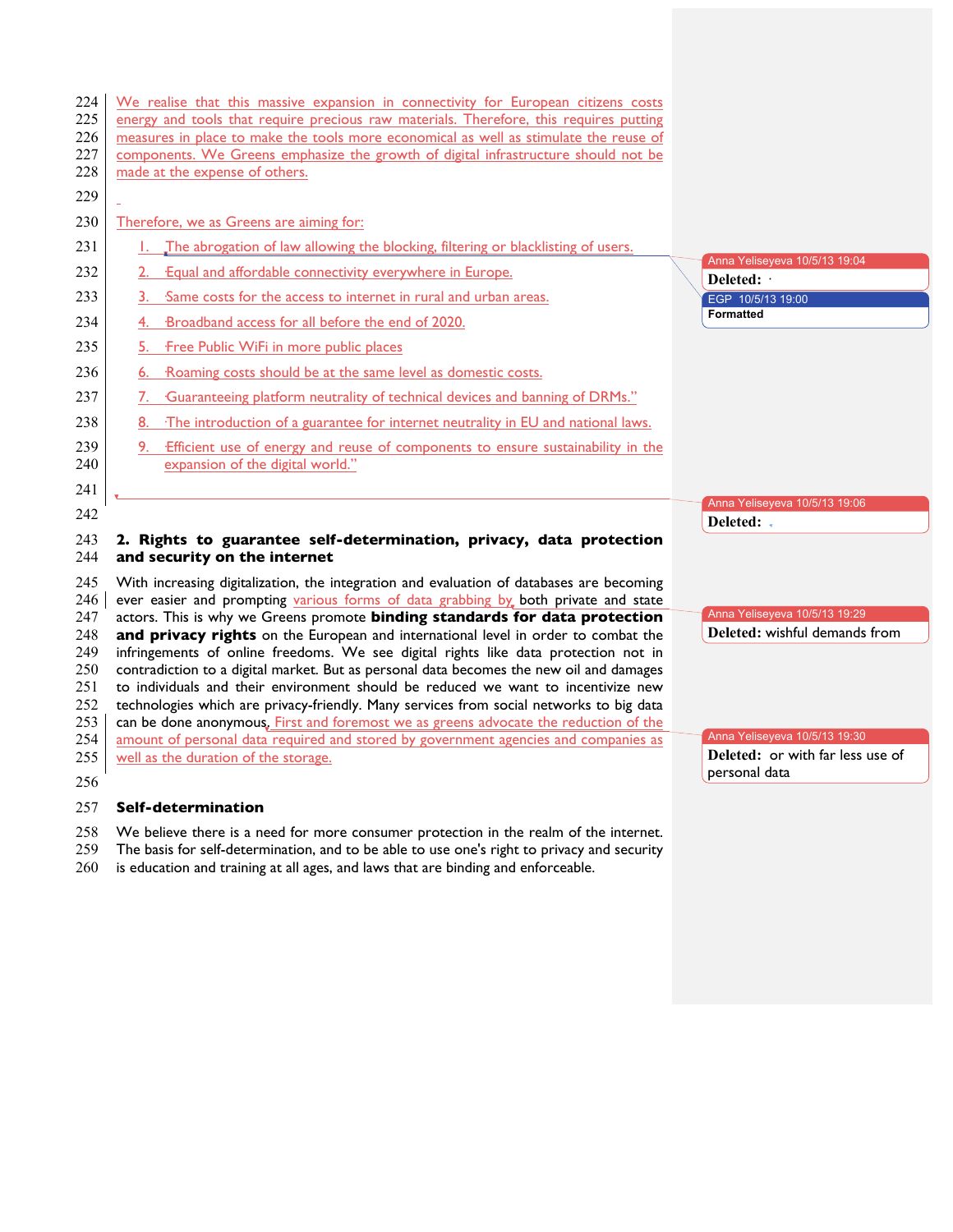Users must be in a position to control their private information and their own data. We

267 are concerned about privacy settings that can be changed at any moment. Privacy and

license agreements of services are often too long and too complex to read and

269 understand. It's not fair that they grant companies the rights to use user content as they

270 like it, especially since users often don't have the choice when they want to use a certain

271 service, and believe they have far more control over their content than what the license 272 and privacy agreements say.

and privacy agreements say.

 The free movement of users on the internet requires that they are fully aware of what the consequences of their actions are. But one should not have to become a lawyer to

safely use the internet. Transparency of all terms of services must therefore be

guaranteed by the providers, and they must be presented in a short, visual and

- comprehensible way.
- 

## **Protection of privacy**

 Our private property, conversations and correspondence must have the same protection, whether they are in digital or physical form. It must not be easier for law enforcement to conduct digital search and seizures. In a democracy we have the right to be left alone, unless we are subject to a criminal investigation under the rule of law.

 We categorically oppose any mass surveillance of the people, be it through data retention, internet surveillance or video surveillance. EU and EU member countries should help protect citizens against mass surveillance, not perpetrate it. More transparency and accountability of the surveillance industry is needed. We should have agencies that help us use cryptography, not agencies that try to break the cryptography or private communication.

 Monitoring every single citizen because a few of them may become criminals is a vastly disproportionate infringement of our fundamental rights. In concrete terms, this means we should reject the blanket storage of information irrespective of whether there is any suspicion of crime, as is intended to be the case when telecommunications data or travel data are retained for possible future use. The EU data retention directive must be repealed, and data retention must be banned across Europe. Experience, from implementation in different EU member states and from those where courts have repealed *data retention* laws, shows that data retention does not have an impact on crime clearance rates or crime levels. Across Europe , we Greens have called for the rapid ending of the monitoring and collection of data by the state, and instead call for solutions that respect civil rights and are triggered by the launch of criminal prosecutions.

 We oppose the effectively uncontrolled exchange of data with the USA authorities, e.g. of Passenger Name Records (PNRs) or financial transactions data (SWIFT). The relevant agreements deserve to be cancelled or require massive renegotiation. We support the fundamental rights to challenge the uncontrolled exchange of data in front of the European Court of Justice, and we actively participate in civil society efforts to start a

European Citizens' Initiative in this regard.

Anna Yeliseyeva 10/5/13 19:38

 **Deleted:** Coupling of services to the acceptance of privacy and license agreements that are to long to be read and grant companies the rights to use user content as they see fit are not fair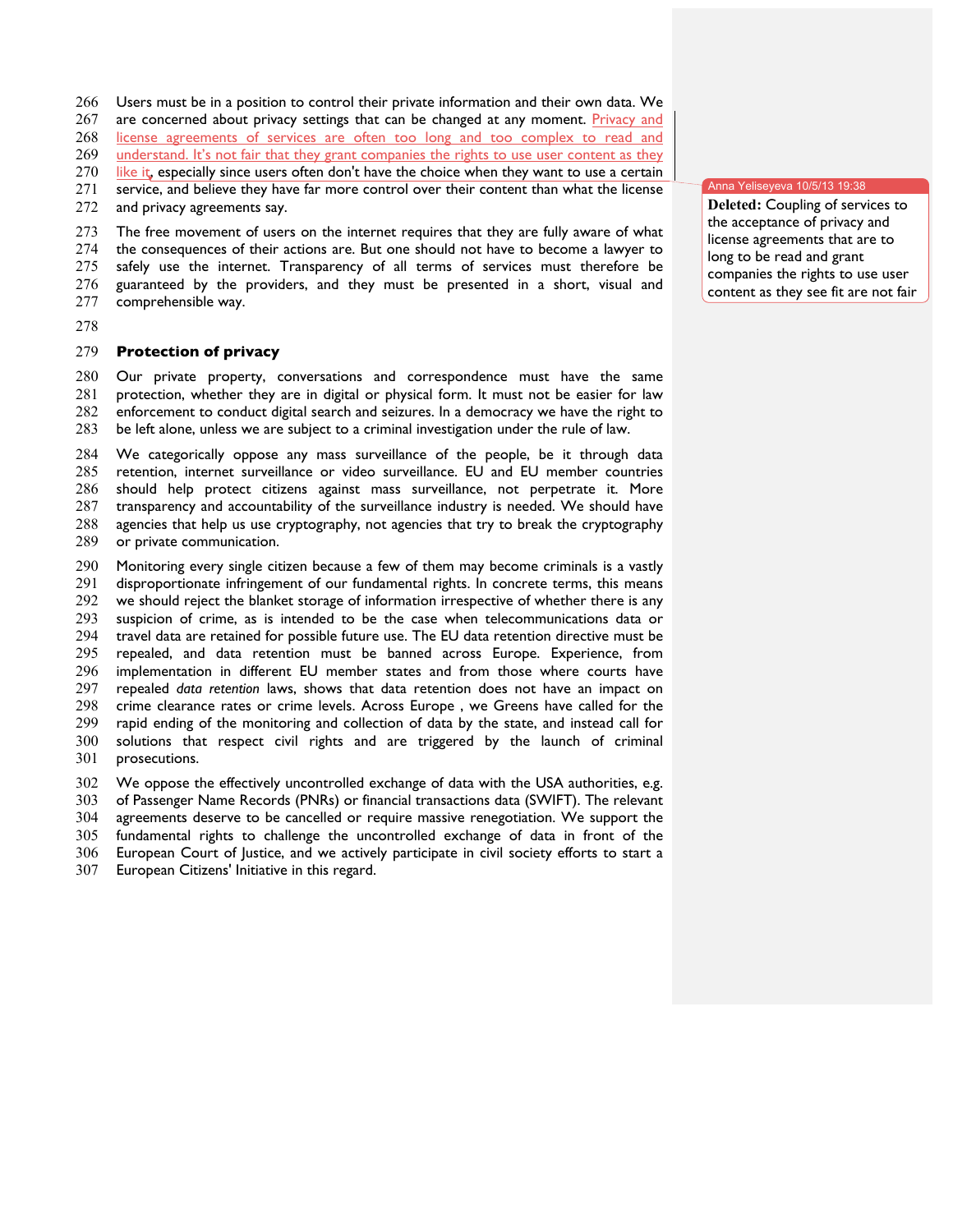- More and more personal data is processed and stored in the "cloud" by companies
- outside the jurisdiction of European law. This means that lawsuits by citizens in cases of
- violated rights are almost impossible. Therefore we think that a "European cloud" with a
- good protection of privacy is necessary.
- Information stored in the cloud by users should be accessible to them at all times. The
- 319 fight against illegal content may never come at the expense of legal content.

## **Right to data protection**

- Data linked to a person must be protected. No information shall be accessed, retrieved-<br> $322$  from or stored in an information technology system without the explicit consent of the
- from or stored in an information technology system without the explicit consent of the
- user, having been provided with clear and comprehensive information about the
- purposes of the processing. Privacy infringement should be mandated by law. We
- oppose the privatization of law enforcement without orderly, rule-of-law procedures.
- Allowing the storage of personal data can no longer be a condition for users to obtain
- 327 access to a service. Service providers should, in that context, offer the possibility to use 328 the service after agreeing with the terms and conditions, while offering personal data
- storage as an option rather than a precondition for use.<br> $330$  We reject secret spying on computers, and want to er
- We reject secret spying on computers, and want to ensure that the confidentiality and
- integrity of information technology systems are guaranteed as fundamental right. We
- therefore emphasize the use of the concepts of 'privacy by design' and 'privacy by
- default' in the development of information technology.

 Public authorities shall minimise the personal data they collect and store. They shall only use this data for the purpose for which it was collected. There is still too much so called 'function creep', the use of data for purposes other than those for which they were collected. We reject the disclosure of user account information to private parties, as stipulated by the Intellectual Property Rights Enforcement Directive (IPRED). We think that such disclosures should be limited to law enforcement in criminal investigations. Infringement of privacy rules should only be allowed in cases of statutory foundation for this action and if it is taken on the basis of court decisions. Only public authorities

should be allowed to perform it.

 Individuals should have the right to demand deletion of personal information in a corporate or state database if the storage of this information is no longer necessary. Everyone has the right to be notified without delay of security failures in private or public databases which could result in his or her personal data being compromised.

 The foreseen EU general data protection regulation is an important step to reach better protection of personal data in Europe and give citizens and customers a better position in enforcing their rights. In the course of this reform it will be key to strengthen individual rights and transparency. It should be clear that for every processing of personal data there needs to be a justification. In the private sector this should be generally with the consent of the customer. Everybody should be asked to explicitly opt- in to the processing of his or her personal data. The free internet brings about the desire of private companies to let the users pay with profiling personal data, preferences as consumers and in retrieving information. We oppose any "legitimate interest" of companies to gather personal data without the consent of the users of their services. Users must have the choice to accept or deny different kinds of "cookies". Some are

Anna Yeliseyeva 10/5/13 19:51 **Formatted:** Space After: 0 pt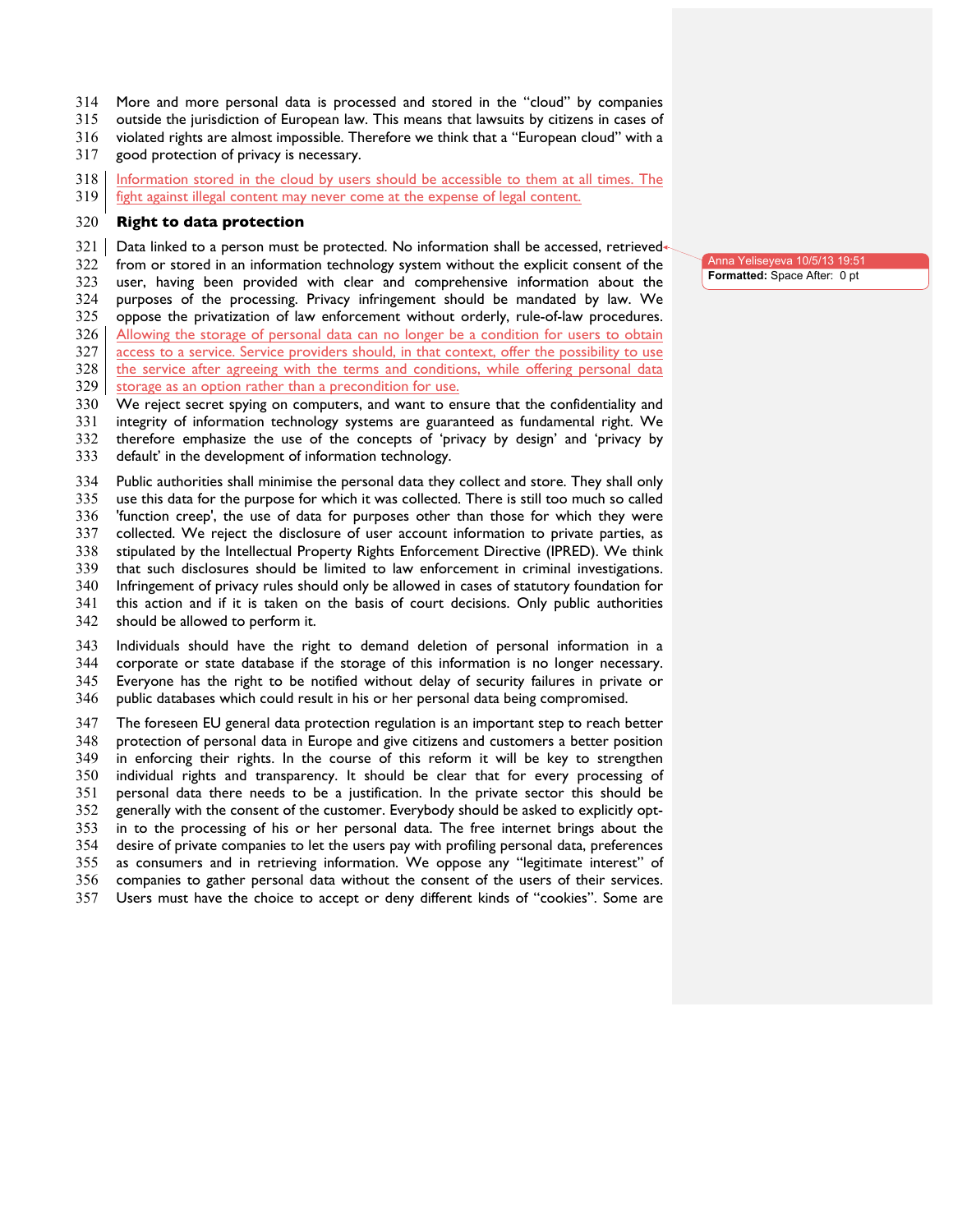merely functional and cannot be missed in the processing of purchases or payments. But

other cookies are aimed at profiling users and lead to massive storage of personal data

for commercial use. Users must be clearly informed about the consequences of their

choice. Do-not-track facilities must be easily available. Public institutions should not

block access to their sites of users who refuse "cookies".

## **Right to be anonymous**

 As in the physical world we think anonymity should be guaranteed on the internet: it is essential that people have the opportunity to participate anonymously on the internet. For many of them it is a necessary prerequisite to be able to discuss deep personal issues. There are many support groups that have used anonymous bulletin boards to get people to open up about issues they were too afraid or ashamed to discuss with their family. It must therefore be legal to use systems that guarantee anonymous internet access and encrypted communication. Furthermore, it must also be legal to operate TOR nodes, or open WiFi-networks, without being held liable for the anonymous

traffic.

We acknowledge the problems of online-bullying or stalking. We encourage measures

against these threats, like awareness raising, having safe spaces and support, anonymous

- and pseudonymous use of social networks and other services by potential victims, as
- well as criminal prosecution of offenders.

It is important that citizens are allowed to make anonymous contact with government  $379$  agencies. Additionally, governments should use the best technical means to guarantee

agencies. Additionally, governments should use the best technical means to guarantee

that such contact truly is anonymous, for example providing services through

anonymization networks. There is also a need to protect 'whistleblowers' by law.

One of the consequences of moving into the digital realm is that computers remember.

Online shopping means that each store will remember each purchase. For some users

 this is a good thing – the store has a copy of the receipt you lost. For others it is a deal breaker – a store should not know so much about your taste and shopping habits.

Therefore, we think it is essential that users have the possibility to be an anonymous

customer online, and be assured that the store, bank and shipping company removes all

information that can identify a transaction after it is no longer needed.

 We also strongly support creating online payment systems that do not provide any information about the sender to the recipient.

## **Security**

Protection against criminals is a basic function of the state. They fall short in this

function in the face of newly developing cybercrimes. Member states must collaborate in

fighting cybercrimes. This demands an investment in professional training for both the

police and prosecutors.

 But we reject unconditioned powers of the police to break into computers, install spyware, search computers and destroy data. 'Cybersecurity' must not be used as a cloak for the dismantling of a free, open internet. When it comes to criminal

Anna Yeliseyeva 10/5/13 19:57 **Formatted:** Font:Not Italic

#### Anna Yeliseyeva 10/5/13 19:57

Deleted: It is important that a citizen can have anonymous contact with government agencies, for giving anonymous tips to the police for example. However, government should use the best technical means to guarantee that such contact really is anonymous, by providing services through anonymization networks for example.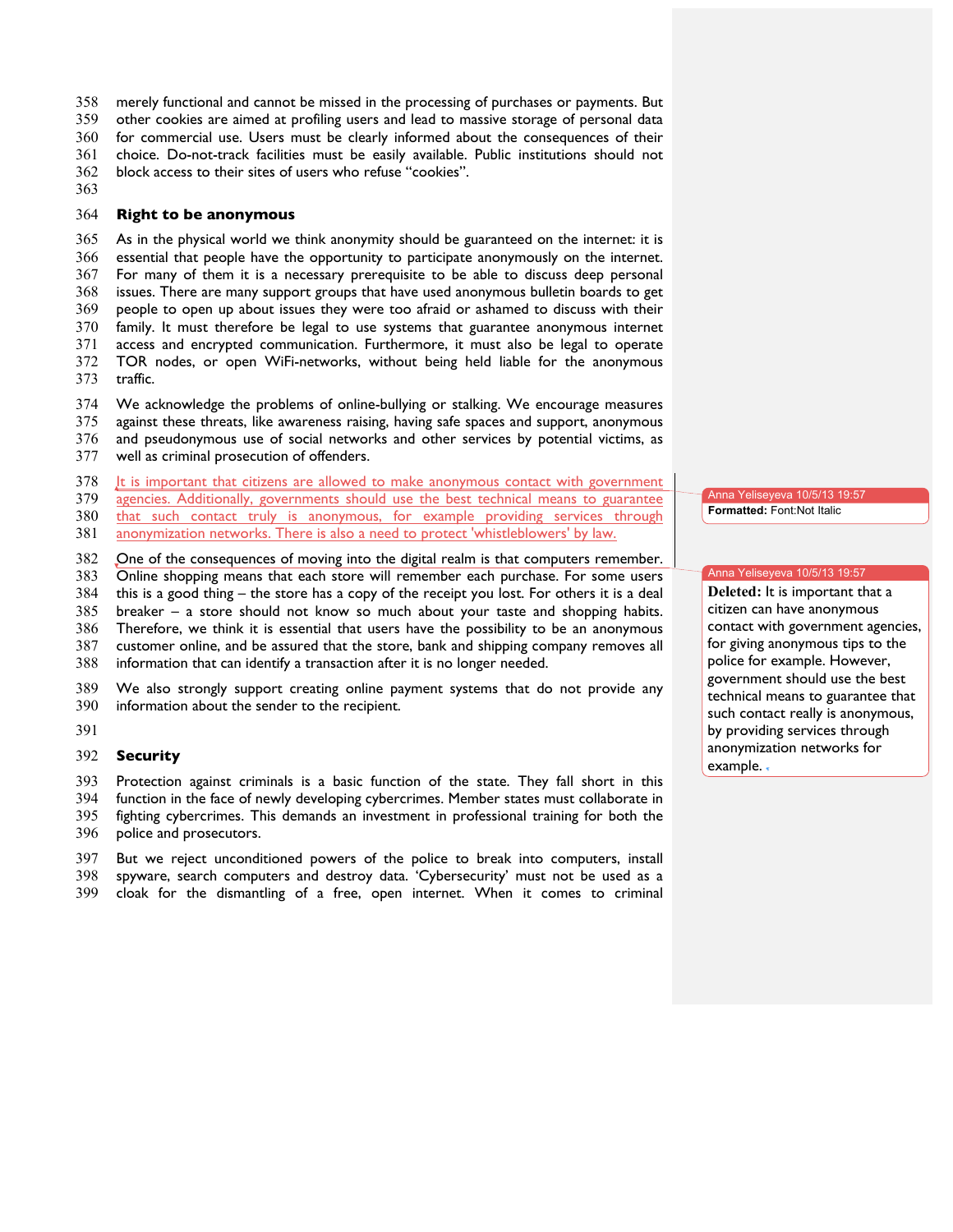investigations and sanctions such as the EUs Cybercrime Directive, we need a clear

understanding about what Cybercrime actually means and which legal provisions already

exist to protect citizens from these crimes. When dealing with the digital environment

we should focus on the security of information systems, rather than calling for stricter

controls as in the offline world.

## **Building secure and resilient IT systems**

418 The construction of a secure and resilient IT-system is a difficult task and usually not a

 priority for commercial companies. This can be the case especially as the customer, rather than the supplier, is liable for the cost of an insecure system. As a result, customers are exposed to far more risks than necessary. To add insult to injury, we are often forced to buy pseudo-protection in the form of virus scanners or other security products that only attempt to fight the problem. Just as government agencies ensure our cars or trains are safe, we need agencies such as European Network and Information Security Agency to ensure our computers, software and services are as safe. These

426 agencies, should work together with academia in order to ensure that the best practices

427 are adopted. Also they should directly working with open source software projects to 428 increase both participation and transparency.

 Furthermore, we need much stronger incentives for vendors and producers of IT systems to deliver more secure products and react to known vulnerabilities far more 431 quickly. We therefore think that liability provisions should be introduced into legislation when, as a result of a known vulnerability that was not fixed, significant damage occurs (the "polluter pays" principle).

 We need to protect the immune system of the internet. Therefore, we oppose the criminalisation of "white hat" hackers that experiment with security issues, help document and fix them, and do not do any harm and have no criminal intentions.

## 438 Therefore, we as Greens are aiming for:

- 439 1. Application of the concepts of 'privacy by design' and 'privacy by default' in the 440 development of databases with strong guarantees against 'function creep'.
- 2. *Reduction of the amount of personal data required and stored by government agencies and companies as well as the length of the storage*
- 443 3. Guaranteeing, as it is in the physical world, anonymity on the internet
- 4. When anonymity is not possible, a form of personal data protection that is anchored and guaranteed explicitly in the Law, but that enables everyone to publish their own data and information freely in a self-determined fashion, and actively share them with others.
- 5. Personal data protection laws that limit the storage and distribution of personal data to specific goals, require the consent of the persons involved, promote transparency, and promote the right to correct personal data and to end the storage if there is no further need.

Anna Yeliseyeva 10/5/13 19:59 Deleted: This is very hard, and often

Anna Yeliseyeva 10/5/13 20:02

**Deleted:** and

Anna Yeliseyeva 10/5/13 20:04

Deleted: **y** 

Anna Yeliseyeva 10/5/13 20:04

**Deleted:** , as well as

Anna Yeliseyeva 10/5/13 20:00 **Formatted:** Font: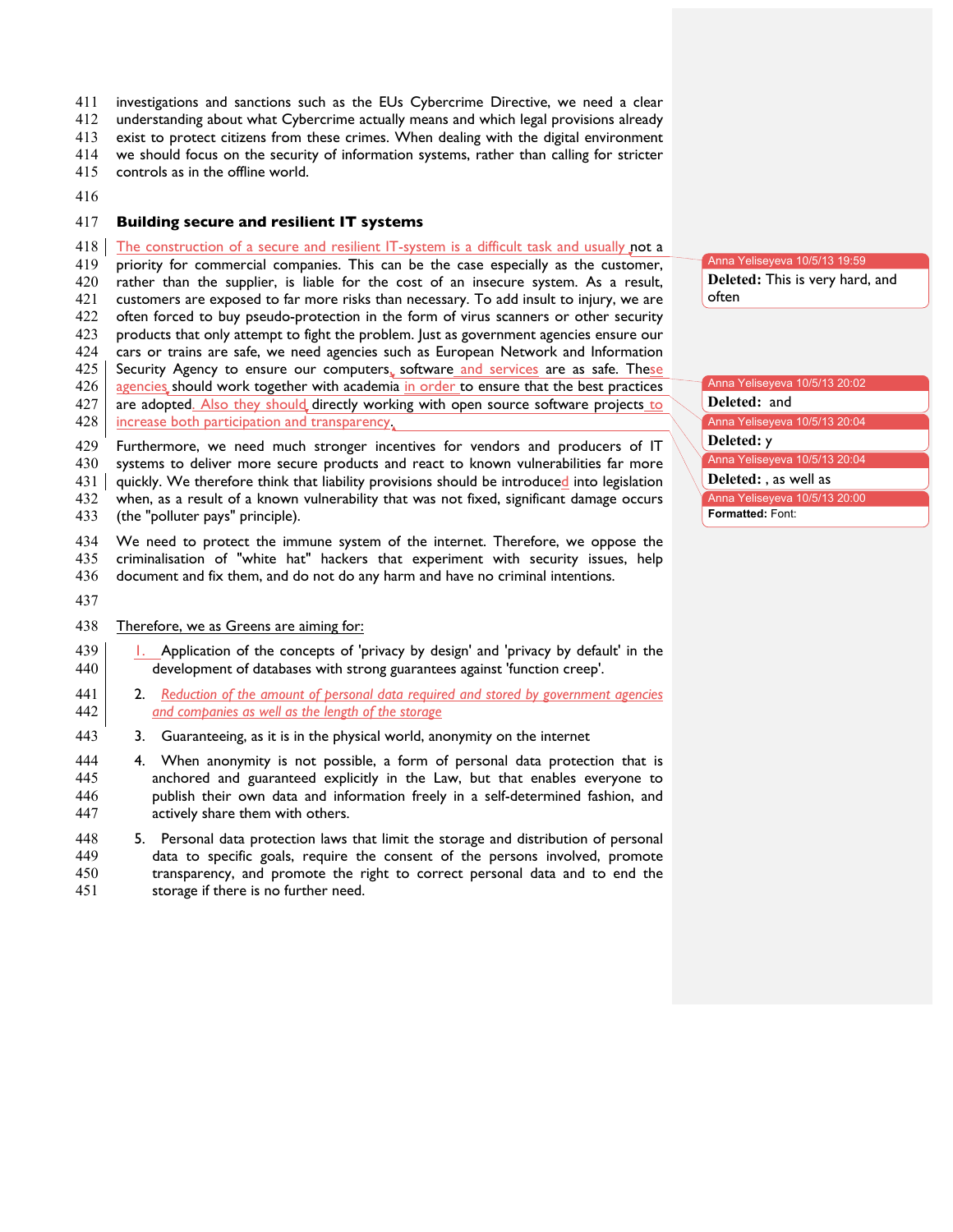- 6. Prohibiting unconditional mass surveillance on the internet and in databases.
- 7. The rejection of data retention and evaluation of the abuses of the retention practices so far.
- 8. Protection of personal data of European citizens against US regulation (Patriot Act) and a "European cloud" under European jurisdiction.
- 9. Rejection of police powers to break into computers, perform warrantless or secret searches, install spyware, search computers and destroy data.
- 10. Putting people in control of their private information through transparent agreements and opt-in procedures, e.g. for cookies
- 11. Rejection of uncontrolled 'third party cookies'.
- 467 12. Collaborative actions of Member States in the fight against cyber crimes.
- 468 13. **J** ncentives for secure and resilient IT systems
- 

#### **3. Creation, innovation and the digital commons**

 More than any other point in history, the internet has given us the chance to share information and culture outside the restrictions of time and place. The current EU laws on patents or copyrights (and more generally "intellectual property" rights, to use the terms crafted by right owners) have not been adapted to the digital age. As a consequence the relationship between creators and consumers has been disrupted, while intermediaries multiplied and gained unjustified power. This has lead to the strangling of innovation. In art as in science, the route between producer and consumer should be made shorter, while the power of intermediaries should be reduced. The cultural domain needs the principles of 'fair trade' (a reasonable income for the artist) and 'fair use' (free use of parts of protected works in education, libraries, museums, archives and the media).

#### **3.1 Open access and public domain**

 • **Open access to research publications and data funded by public money.** Research and innovation build on the capacity of scientists, research institutions, private firms and citizens around the world to openly access, share and use scientific information. However, academic publishing is not yet part of the digital commons. In the context of an oligopoly of publishers, journals that do not pay for the research, nor for the scientific validation of its results made through the peer-reviewing of articles, privatize them in expensive academic publications. As a consequence academic research is extremely difficult to access for a lay person, as well as for universities, schools and libraries. This is particularly true in developing countries, but also happens in wealthier countries. To increase the circulation and dissemination of knowledge, free open access to scientific publications, already embraced in the research program of the European Commission, should apply to all scientific publications which receive public funding in Europe. Publications should be made accessible as soon as

Anna Yeliseyeva 10/5/13 20:26 **Deleted: Guaranteeing to users**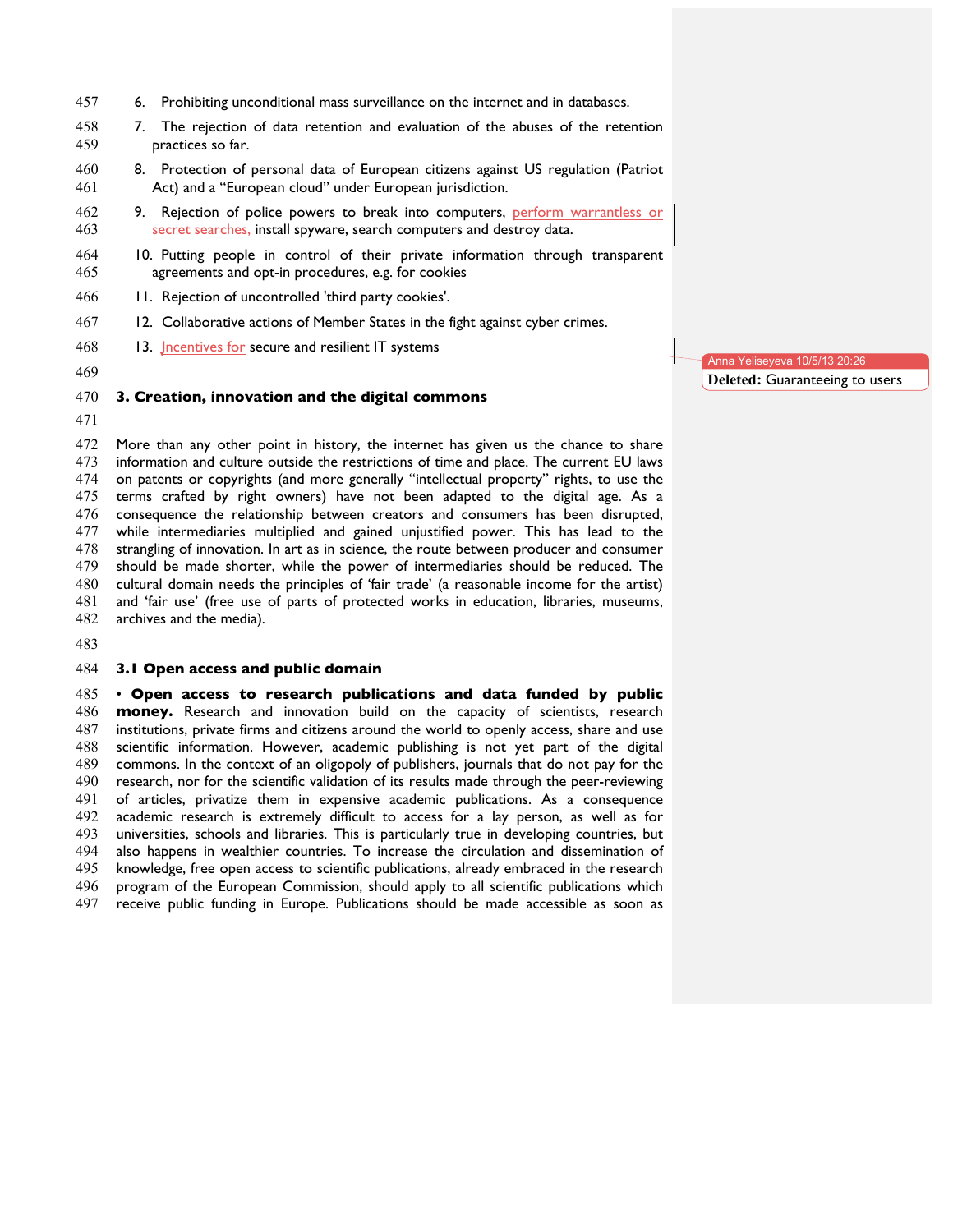- possible, or within six months of publication at the latest in extreme cases. Data
- produced or collected through the financing of government agencies and public
- institutions should likewise be made publicly accessible (provided that the protection of
- personal data be applied). Studies and analysis funded through public institutions should

be published in formats that allow sharing and reuse of the data involved.

## • **Open access to publications from government and public institutions.**

 Publications from government and other public institutions (studies, reports, speeches, statements, etc.) should not be copyrighted and should be made systematically accessible to the public. Public broadcasters should open their archives to the public and start releasing in-house productions as creative commons.

 • **Open data.** According to open data principles, certain data should be freely available to everyone to use and republish as they wish, without restrictions from copyright, patents or other mechanisms of control. We support the free open access and re-use of data produced or collected by or through the financing of government agencies and public institutions (as long as the rules for privacy protection and the protection of personal data do not object).

 • **Open standards.** Open standards are the basis for innovation. While private companies and stakeholders drive a lot of the standard development in dynamic environments, there should be some underlying rules imposed on industry-wide standards, such as free use and openness of the standardisation process. Digital public libraries and other institutions which aim to make information and documents accessible to the public should not be party to Digital Rights Management (DRM). Instead they should use open formats and open standards.

 • **Open source.** The source code of software used to be a highly guarded corporate secret. But the open source movement has shown that world class software can be 524 developed out in the open, with successes such as Linux. Open source software should be used whenever there is a good existing open source alternative. When the European Union and member countries purchase new software systems they should always perform a check whether it can be developed as open source software. The development of open source software should be encourage and supported, including through EU funding, as a key public good. Universities should be encouraged to release research results as open source software. More generally, open source mechanisms that can allow researchers to collaborate and share knowledge with in other technological fields. It can be an especially useful tool for biomedical research (neglected diseases, antibiotic research) or to research targeting climate change, and more generally for certain conditions that are not properly addressed in a purely market-driven model.

 • **Public Domain.** After decades of measures extending copyright and threatening the public domain, it is time to adjust the scope of regulations to match the real and positive contributions of the digital society. A new regulation should be adopted at EU level in order to recognise the importance of the public domain, to protect it from private appropriation so that it remains available for all to use, and to enhance it. The EU should adopt a legal statute for the public domain, voluntary commons and essential user prerogatives towards works, including the prerogatives of creative workers who need to access and reuse existing works.

Anna Yeliseyeva 11/5/13 20:55 Deleted: Firefox and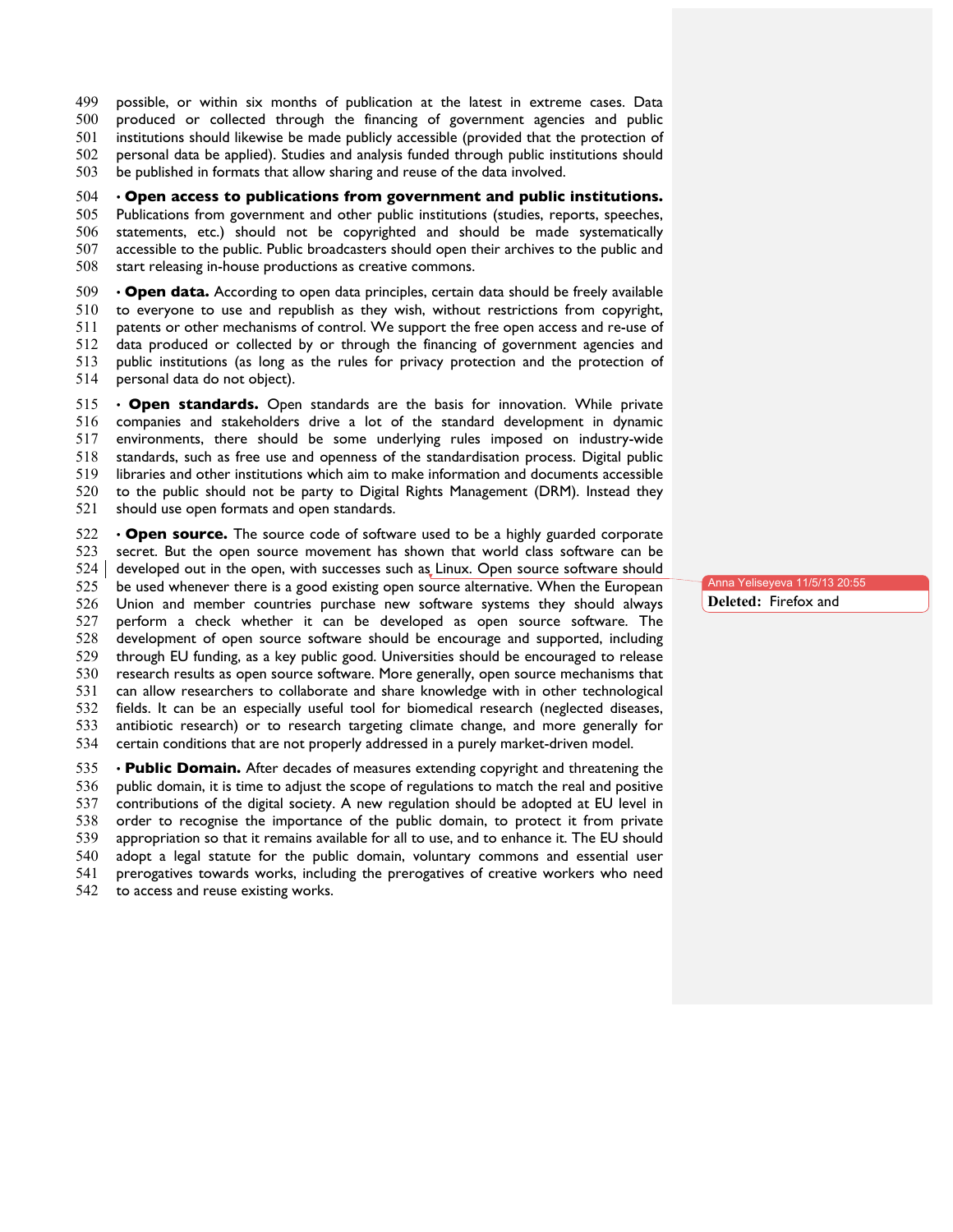544

 **3.2 A fair balance between producers and users.** We call for "Fair trade for the artist, and fair use for the users". We need to find a balance between producers and users. The question of non-commercial use has been debated by the Greens for years. With sub-chapters **a)** and **b)** below, we present a balance that we think would be fair.

549

## 550 **a) Reform and harmonisation of copyright rules**

551 Copyright has to be reformed to adapt to today's technological reality and to enable the 552 broader dissemination of information and culture through the internet.

553 • We encourage a culture of production using **creative commons**, and will make 554 grants and stipends available for such productions.

 •**Non-commercial private use**. Non-commercial private use of copyrighted material should be legalized at the EU level. The difference between "non-commercial" and "commercial" shall be defined as follows: If content, protected by authors' rights, is being offered directly on an internet site, which acquires revenues to a non-negligible degree through donations, for example via membership contributions, through payments by clients or via advertisement or advertisement through links to other homepages, such an activity shall be considered to be commercial. Three-strike type of 562 laws should be repealed where they exist in Europe. Three-strike type of laws should be repealed where they exist in Europe. While contexts differ according to countries, EU legislations should allow European countries to adopt flat rate and other global licenses 565 schemes. 566 • The right to quote and remix. Increasingly restrictive copyright legislation and 567 **practices** are becoming a major obstacle to musicians. filmmakers, and other artists who practices are becoming a major obstacle to musicians, filmmakers, and other artists who want to create new works by reusing parts of existing works. Remixes should be facilitated. The right to quote (to reproduce a part of a work with the indication of the name of the author of material already made public) should be permitted in all member 571 states. The treatment of sites providing directories of links associated with the partial reproduction of contents should be based on a modernization of the right of quotation

573 and the suppression of the sui-generis database protection defined in directive 96/9/EC. 574 Hyperlink can never be subject to copyright law. Clear exceptions and limitations are 575 needed to allow remixes and parodies, as well as quotation rights for sound and audio 576 visual material modelled after the existing quotation rights of text. Any sensible 577 copyright legislation should contain some form of fair use clauses, which are necessary<br>578 for cultural conversations and to allow satire and critics, but also sampling and remix for cultural conversations and to allow satire and critics, but also sampling and remix 579 culture.

 • Exceptions to copyright for non-commercial educational and research purposes should exist in all countries. This exception must apply to educational or research practices independently of the context in which they are conducted (for instance, the exception cannot be limited to teaching establishments, or to the fact that the participants are registered students). Open education, in all its form, must be promoted, as well as cultural practice workshops or educational activities in libraries and museums.

#### Anna Yeliseyeva 11/5/13 20:57

586 **Deleted:** Everyone shall have the right to freely share and copy information, for non commercial purposes, provided the creator's right of attribution is respected.

#### Anna Yeliseyeva 11/5/13 20:59

Deleted: Non-commercial private use of copyrighted material should be legalized at the EU level while

#### Anna Yeliseyeva 11/5/13 21:02

594 **Deleted:** • **The right to quote**  and remix. Increasingly restrictive copyright legislations and practices are becoming a major obstacle to musicians. filmmakers, and other artists who want to create new works reusing parts of existing works. The right to quote (to reproduce a part of a work with the indication of the name of the author of material already made public) should be permitted in all Member states, whether it is for scientific. educational, informational, creative or any other purpose.

Anna Yeliseyeva 11/5/13 21:04

610 **Deleted:** non-commercial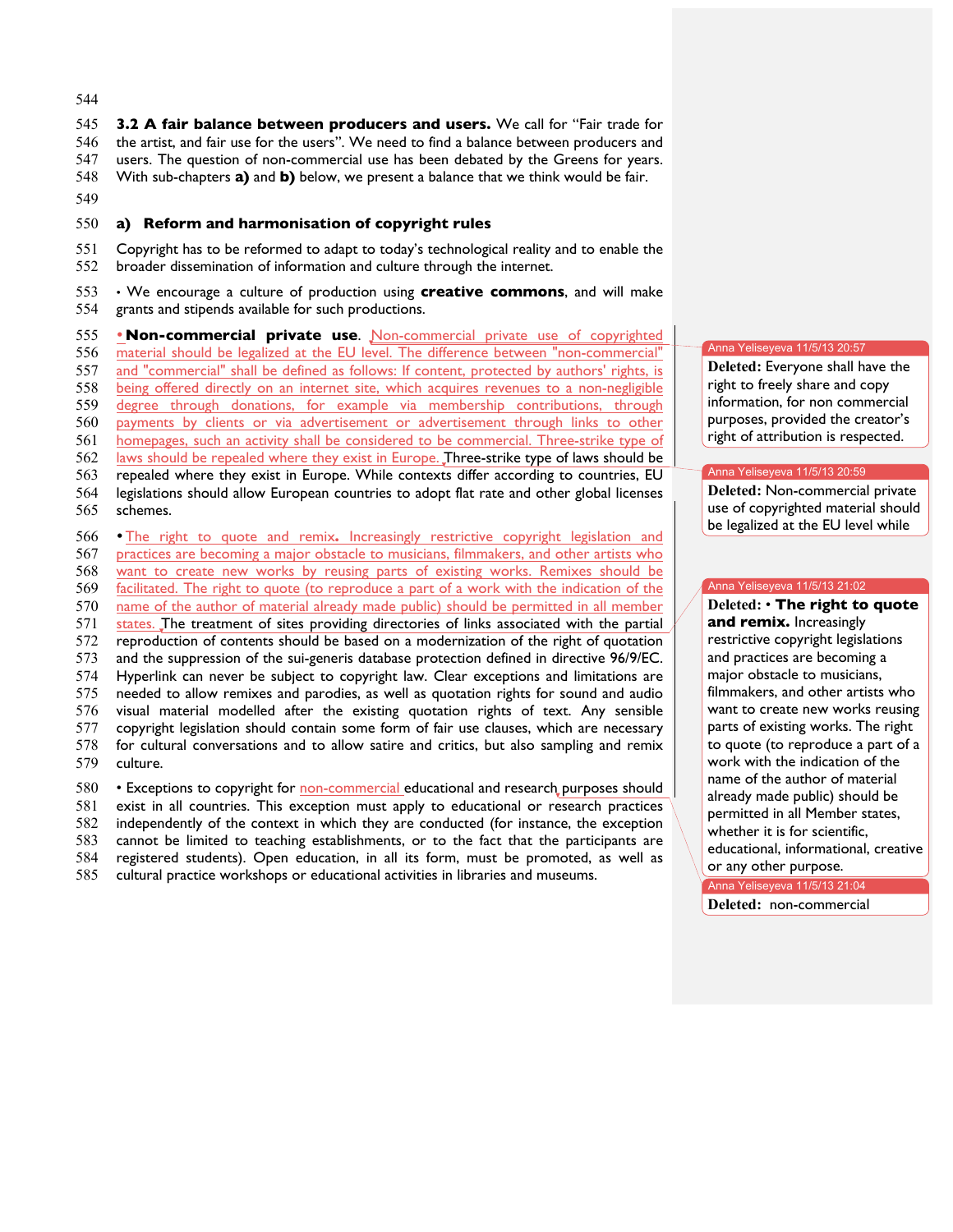• The **'book famine' experienced by visually impaired and print-disabled people** needs to be addressed. The Commission and Member States must support the urgent adoption of a legally binding international treaty introducing an exception to copyright rules to ensure that visually impaired and print-disabled people enjoy access to cultural materials in accessible formats.

 • **Orphan works.** Exclusive rights should be limited if a work is orphaned, i.e. the copyright holder has not been found despite appropriate search or cannot be contacted for other reasons. However, the search procedures required by the law should not be too time consuming or expensive. Copyright holders should only be able to prohibit the use of the work or demand the payment of a reasonable remuneration, without any right to compensation for past use. The recent French law on out-of-publication works (pending review by the Constitutional Court) centres solely on the commercial exploitation of out-of-publication works and ignores, or even tries to prevent, any form of non-market access. Authors are left only with the possibility to opt out of the system. A recent English bill goes exactly in the same direction. We believe such laws are the wrong way to go.

 • The copyright protection time has been increased over the last decades to 70 years 628 after death of the author. This is disproportionally longand doesn't serve it's purpose (to help authors to create and live fromtheir work). Therefore it should be shortened. In order to facilitate the identification of authors and their remuneration and to avoid orphans works we will review possibilities for a transparent system of registration of authors and their works. Registration and procedures to oppose, should be simple, easy and freeof charge. This will facilitate licensing procedures and innovation ofservices built upon such content.

• For **protected works that are not commercially exploited**, the EU should

evaluate mechanisms to allow use without the permission of the right owners (including

uses that would be appropriate as an exception to exclusive rights under Articles 13, 14

or 40 of the TRIPS Agreement, or under the considerable flexibilities of TRIPS Articles

44.1 and 44.2, to limit remedies for unauthorized uses of works).

## • **Cross border accessibility to services and products.** Access services (e.g.

 streaming) and online products accessible in one European country should be accessible in the others. More generally, the EU single market should rest on the use of cross- border licenses or expansion of exhaustion rules in order to allow access to but also competition between legal offers (thus driving down prices that are often too expensive).

- Direct and indirect financial contributions of citizens to culture (through taxes, levies, purchases, etc.) should be assessed nationally and this information should be made
- public in order to facilitate debates over the financing of creation. .
- 

## **b) Protection of the authors**

- Authors should always be able to licence their work under **Creative Commons**.

 • **Contract law** should be revised in order to improve the negotiating position of authors. Measures to be taken include: A separate contract for digital publishing rights,

#### Anna Yeliseyeva 11/5/13 21:05

 **Deleted:** • **Registration of copyrighted work**. In order to facilitate authors' remuneration and to avoid the orphan works, within a time frame of 5 years after the production of a piece of work, its registration should be compulsory for authors to enjoy commercial exclusivity. Unregistered work would fall in the public domain after 5 years. Registration should be free of charge. Works or copies of works should also be made accessible to the public after the expiration of the extended term of protection. This will facilitate licensing procedures and innovation of services that are based upon such  $\text{content.} \quad \text{(... [2])}$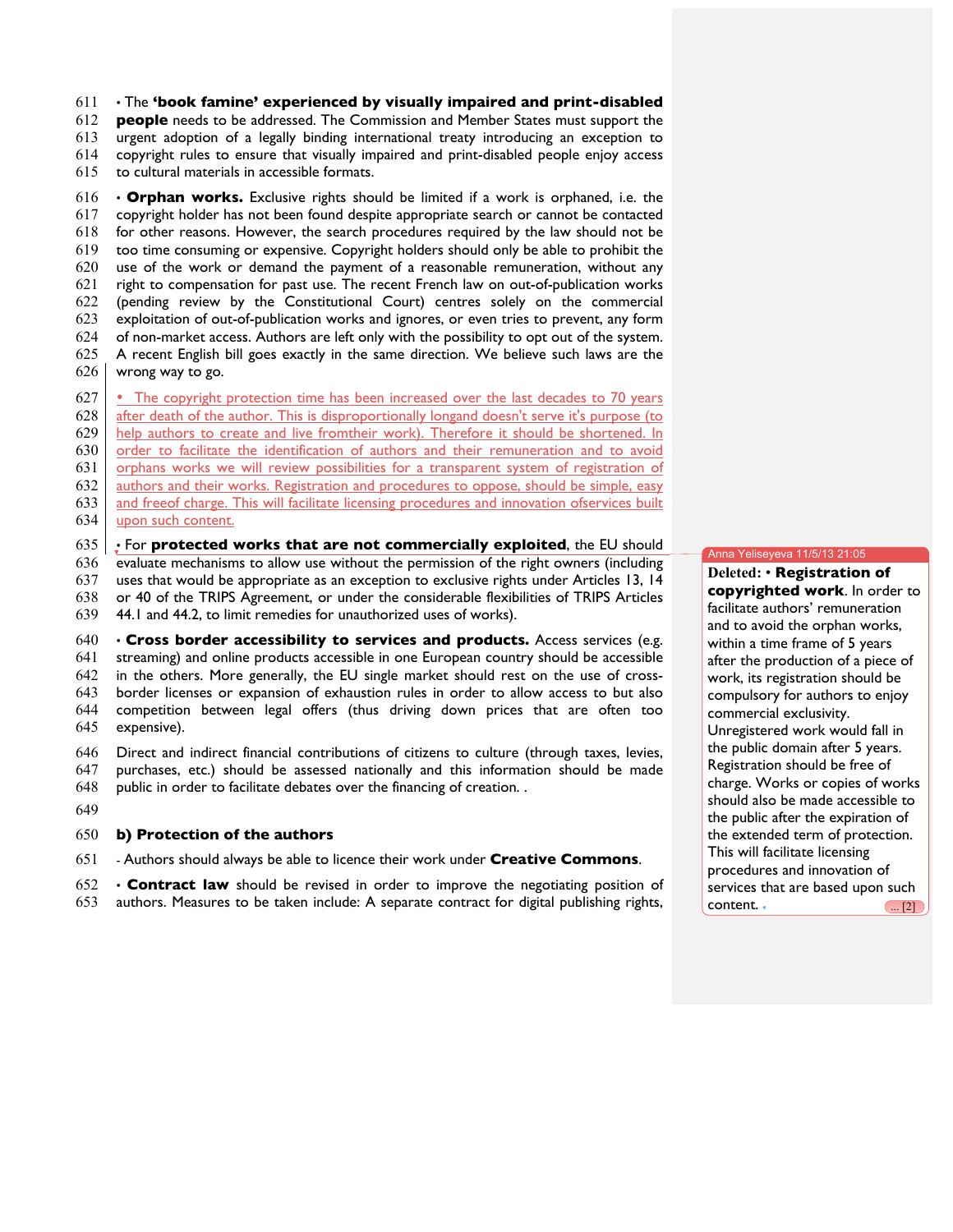with limited duration, corresponding to the reality of fast-changing digital technology and usage; In the case of a mixed edition (paper or other carrier and digital edition), the rule of a return to authors of rights as soon as one of the modalities is no longer available (with a reasonable delay after notification by the author, at most six months); The impossibility for publishers to use the availability of a digital version as a reason to keep paper editions out-of-print for as long as they wish; Forbidding distribution platforms to impose terms that exclude the non-market distribution of works by their authors; Minimum royalty levels for authors and other contributors in commercial exploitation of their work, taking in account the strong reduction of costs in digital publishing. To rebalance the power relation between authors and publishers, licences granted by authors to publishers should be limited by law to not more than ten years. In the case of **academic authors,** a research paper should always be owned by the author unless it has been commissioned and fully paid for by a journal.

 • Reform of **collective rights management.** Collective rights management, when properly functioning, is the most effective way for authors to benefit the licensing of their rights. To preserve this role there is an urgent need to reform collective rights management. While the importance of collective right management as a principle is obvious, in recent years, many concerns and criticism have been raised by both rightholders and users on the functioning of collective management societies, calling for better management and efficiency, improved transparency on tariffs, revenue distribution and accounting practices as well as better governance*.* On one hand, collective rights management should not prevent the possibility for authors to rely on independent management or management through commercial agents. On the other hand, commercial agents engaging in the management of authors' rights should have to apply transparency rules in order to allow fair competition. An author should be able at any time to revoke the mandate given to a collecting society. Authors should be free to become a member to any collecting society, irrelevantly of the country of settlement and the citizenship. An author should be allowed to register different works with different collecting societies, as well as to leave other works unregistered. A collecting society should not be allowed to collect money for a work that was not registered with 705 it. As Greens we would like to give more flexibility to authors in the management of their rights. For instance, we believe they should have the right to grant free licences for the use of their works and rights, provided that when they do they inform in due time the collective management organisations authorised to manage the rights of such works 709 that a free license has been granted. Each member of a collecting society should have a right to vote during the general assembly. Where the amounts due to rightholders cannot be distributed after three years they should either be redistributed by the collective management organisation to its members, or attributed to cultural and social 713 funds targeting artists and the promotion of young artists under the control of Member States or under the control of members of collective management organisations making decision at the general meeting. Data about the collected and redistributed sums, as well as the fees applied by a collecting society must be of compulsory publication and auditable by representatives of authors, artists, consumers and users. Collective management societies should provide accurate repertory information, including for 719 works falling into the Public Domain. Information in respect of the works whose term of protection terminates should be accurate and regularly updated, in order to exempt

#### Anna Yeliseyeva 11/5/13 21:10

**Deleted: The obligatory** intermediation of a collective management organisation should be excluded in the case of the Internet. Collective rights management should not exclude independent management (including granting free licenses). Anna Yeliseyeva 11/5/13 21:12

Deleted: Legal monopolies for collecting societies should never be possible.

Anna Yeliseyeva 11/5/13 21:13 **Formatted:** Font:Not Italic, Underline

## Anna Yeliseyeva 11/5/13 21:12

**Deleted: Collecting societies** should not be allowed to prevent authors from using free licenses. Anna Yeliseyeva 11/5/13 21:14

**Formatted:** Font:Not Italic

#### Anna Yeliseyeva 11/5/13 21:13

735 **Deleted:** Non-attributable money should be managed by public authorities dedicated to culture for the promoting of creativity and creation.

Anna Yeliseyeva 11/5/13 21:15 **Formatted:** Font:Not Italic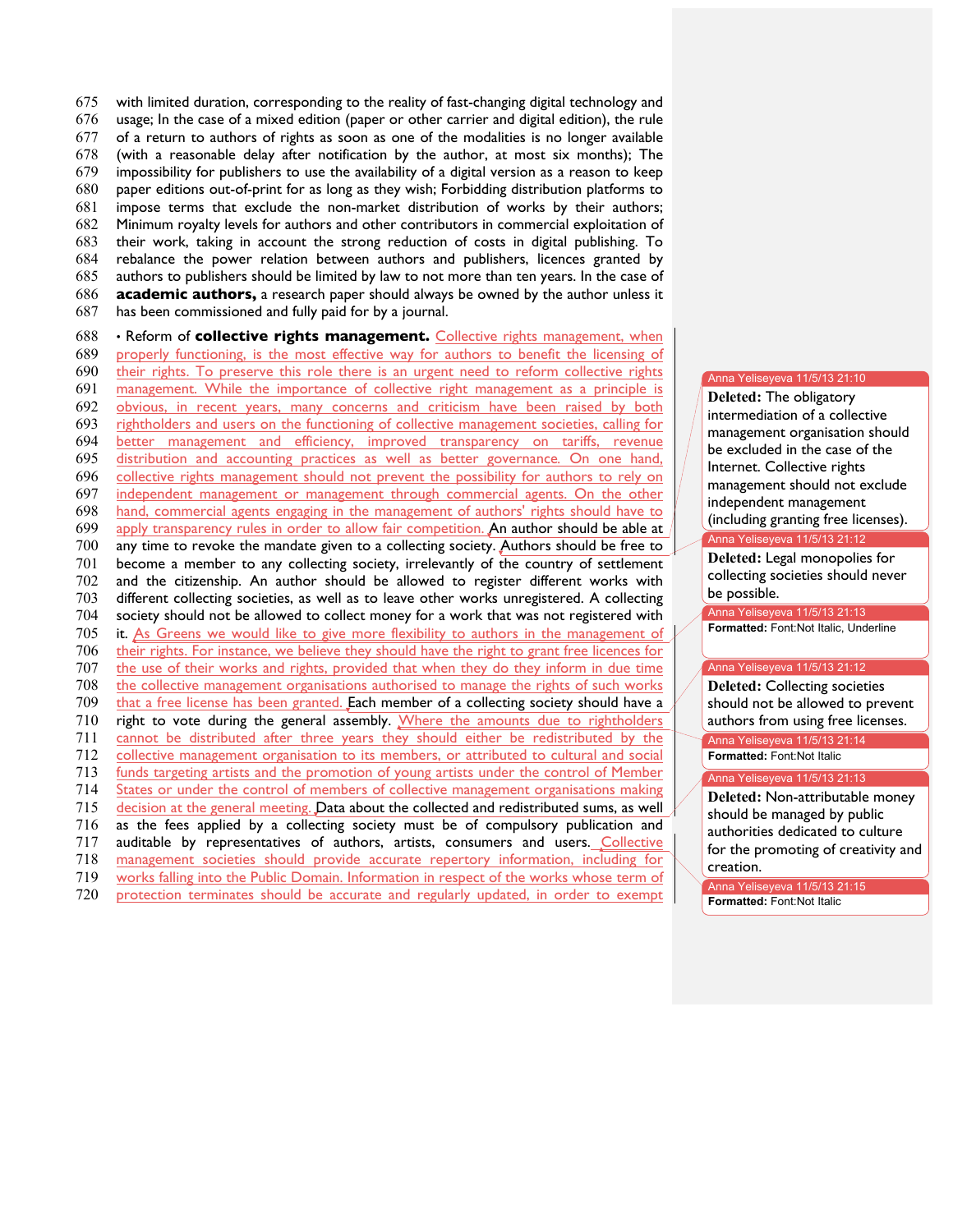740 such works from licensing and avoid claims on such works to be enforced by collective

741 management societies.

## **3.3 Research and patents**

 • We want innovation to be driven by society needs. Platforms that aim to facilitate **bottom up innovation** by detecting and showcasing innovative technical and social projects, increasing knowledge sharing, connecting project managers with others, and giving them tools to self organise, should be promoted. We also call for the development of **new financing models of innovation**, such as innovation prizes that do not rest on the granting of exclusive rights on knowledge and invention, to maximize the public returns from research financing and to ensure that innovation not only tackles the most urgent needs of society but also can rapidly benefit to citizens. **Publicly financed research** should lead to nonexclusive licensing of patents. This would allow the highest possible social benefit for these researches.

 • **Software patents**. Greens have always opposed the monopolisation of generic ideas for algorithms. Nobody can pretend to own mathematical formulas and logical schemes. This is why we continue to oppose software patents.

 • **Patents on life forms** are not allowed by the European patent convention. This however did not prevent the European Patent Office to grant patent for genetically modified plants and animals. Patents even cover plant varieties and conventional breeding which conflict directly with the Article 4 of Directive 98/44/EC.

 • **Patent law harmonisation**. Currently, national patent law is not harmonised within the Union, rather de facto streamlined by other non-EU actors that stands beyond democratic controls (like the controversial European Patent Office). Harmonisation should take place in order to unify the way the examination process works in the member states to improve practises in patent examination according to EU rules, and to end wrong doing in patenting (on life forms for instance).

 • **The assessment of the quality of patents and the accessibility to such information** are determinant to avoid the increase in the number of bogus patents used as defensive weapons to block competition and patent thickets in technological fields that are important both economically and socially.

 • In the context of the rapid proliferation of "intellectual property" rights, the internet and digital technologies can facilitate greater transparency as regards rights porfolios and in their management. It is essential to develop **tools that facilitate the identification of patents linked to an invention or a field of research**, as well as their acquisition, exchange, licensing, pooling, etc. This is necessary to facilitate research and ensure patents do not block research and innovation. Moreover, such tools for information and transparency can improve the ability for SMEs and public institutions to actively participate to innovation and develop inventions. They must be developed at national and EU levels.

 • The setting-up of **patent pools granting non-exclusive licenses** should be encouraged by the EU and Member States in order to allow the sharing of patented scientific data, and increase collaborative efforts and R&D cooperation on specific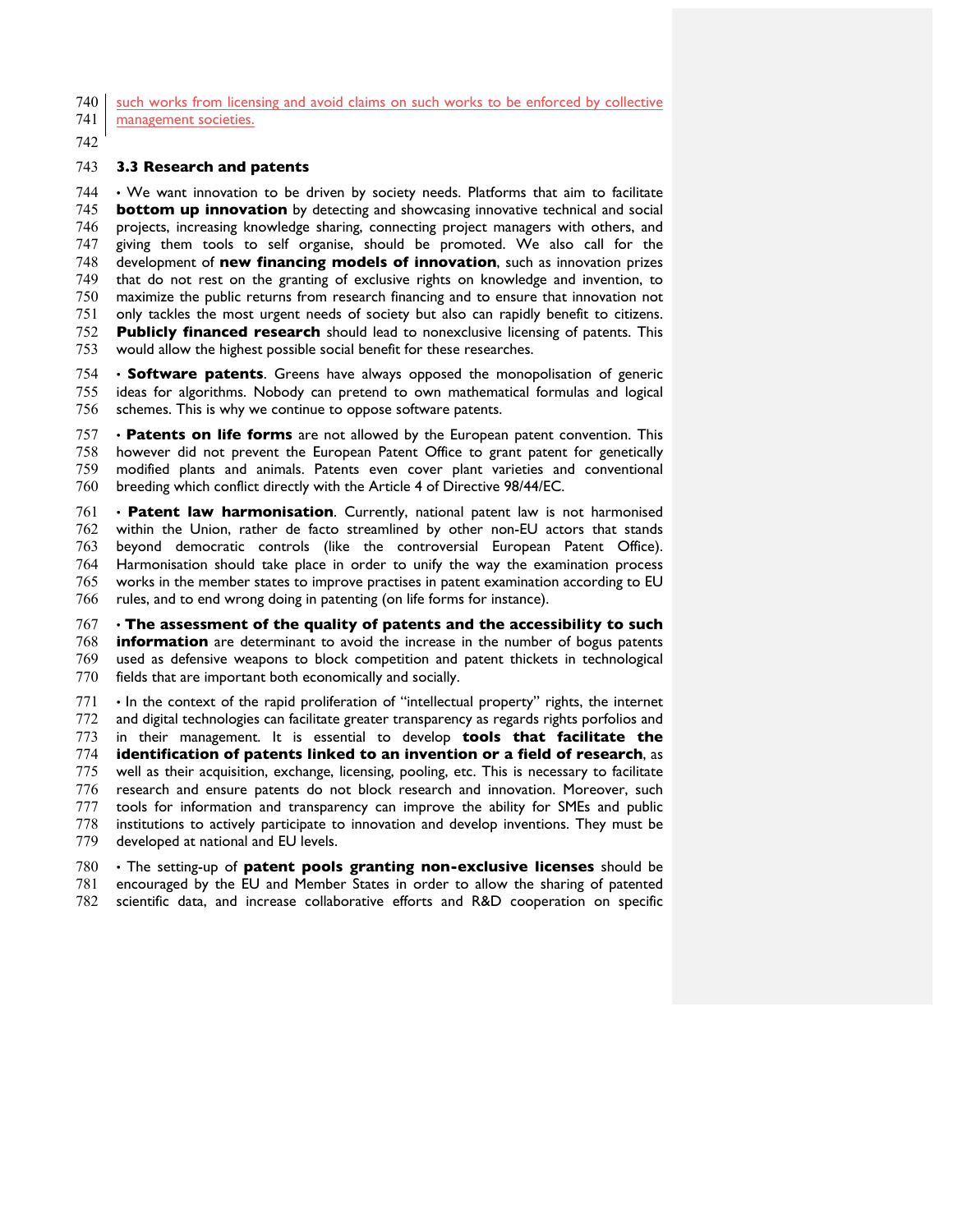| 783<br>784<br>785<br>786        |                                                                                                                                                                                                                                                                                                                                                                     | technological needs. This mechanism would be particularly suitable for technologies that<br>are both complex and expensive allowing the avoidance of the blocking of research due<br>to patent thicket situations.     |                                                                                                                            |
|---------------------------------|---------------------------------------------------------------------------------------------------------------------------------------------------------------------------------------------------------------------------------------------------------------------------------------------------------------------------------------------------------------------|------------------------------------------------------------------------------------------------------------------------------------------------------------------------------------------------------------------------|----------------------------------------------------------------------------------------------------------------------------|
| 787                             |                                                                                                                                                                                                                                                                                                                                                                     | 3.4 Limitations to enforcement rules of "Intellectual property" rights                                                                                                                                                 |                                                                                                                            |
| 788<br>789                      |                                                                                                                                                                                                                                                                                                                                                                     | · Enforcement of copyright, patents and other "Intellectual property rights" should be<br>limited to commercial violation.                                                                                             |                                                                                                                            |
| 790<br>791                      |                                                                                                                                                                                                                                                                                                                                                                     | . Investigation and prosecution should be executed by official authorities only in<br>the case of real suspicion and shall not rely on continuous monitoring.                                                          | Anna Yeliseyeva 11/5/13 21:15<br>Deleted: large-scale                                                                      |
| 792<br>793<br>794               |                                                                                                                                                                                                                                                                                                                                                                     | • We reject the disclosure of user account information to private parties, as stipulated<br>by the IPRED directive. We think that such disclosures should be limited to law<br>enforcement in criminal investigations. |                                                                                                                            |
| 795<br>796<br>797               |                                                                                                                                                                                                                                                                                                                                                                     | · Three strikes laws should be abolished in countries were they have been adopted:<br>besides threatening freedom and being expensive, they do not bring any concrete<br>benefit to authors and artists.               |                                                                                                                            |
| 798<br>799<br>800<br>801<br>802 | · Downloading copyright protected work should be legal everywhere. Instead of<br>criminalisation of non-commercial private small-scale sharing of copyright protected<br>work the focus should be on prosecution of copyright violations committed by people<br>and companies that actually make money from sharing without compensation for<br>authors and artists |                                                                                                                                                                                                                        | Anna Yeliseyeva 11/5/13 21:16<br>Formatted: Font:Not Italic<br>Anna Yeliseyeva 11/5/13 21:16<br>Formatted: Font:Not Italic |
| 803<br>804<br>805               | ; Trade agreements should not include intellectual property standard provisions or<br>enforcement provisions.                                                                                                                                                                                                                                                       |                                                                                                                                                                                                                        | Anna Yeliseyeva 11/5/13 21:15<br><b>Deleted: Downloading should</b><br>be decriminalised and                               |
| 806<br>807<br>808<br>809        |                                                                                                                                                                                                                                                                                                                                                                     | Therefore, the Green aims are:<br>1. Open Access as the rule for all information produced by governments and<br>facilitated by public funding, and for all research publications financed by public<br>money.          | private sharing should be<br>legalised. Prosecution of<br>copyright violations should be<br>directed against people that   |
| 810                             |                                                                                                                                                                                                                                                                                                                                                                     | 2. Allowing the re-use of open data from public institutions                                                                                                                                                           | actually make money from piracy.                                                                                           |
| 811<br>812                      |                                                                                                                                                                                                                                                                                                                                                                     | 3. The promotion of open source not only in the context of software but in all<br>fields of research.                                                                                                                  |                                                                                                                            |
| 813                             |                                                                                                                                                                                                                                                                                                                                                                     | 4. Open standards as useful for innovation, easy collaboration and competition                                                                                                                                         |                                                                                                                            |
| 814<br>815                      |                                                                                                                                                                                                                                                                                                                                                                     | 5. Innovation driven by the needs of society and not only by the market, hence the<br>need for incentives for innovation that do not rely on market exclusivity                                                        |                                                                                                                            |
| 816<br>817                      |                                                                                                                                                                                                                                                                                                                                                                     | 6. Reform and harmonisation of copyright laws in Europe, adapted to the digital<br>environment                                                                                                                         |                                                                                                                            |
| 818                             |                                                                                                                                                                                                                                                                                                                                                                     | 7. Freedom to use and share information for non-commercial private purposes                                                                                                                                            |                                                                                                                            |
| 819                             |                                                                                                                                                                                                                                                                                                                                                                     | 8. The right to quote, remix, parody and hyperlink in all countries                                                                                                                                                    |                                                                                                                            |
| 820<br>821                      | 9.                                                                                                                                                                                                                                                                                                                                                                  | Better protection of the authors, notably in the context of the negotiation of<br>contracts and by a stronger position in collective rights management                                                                 |                                                                                                                            |
|                                 |                                                                                                                                                                                                                                                                                                                                                                     |                                                                                                                                                                                                                        |                                                                                                                            |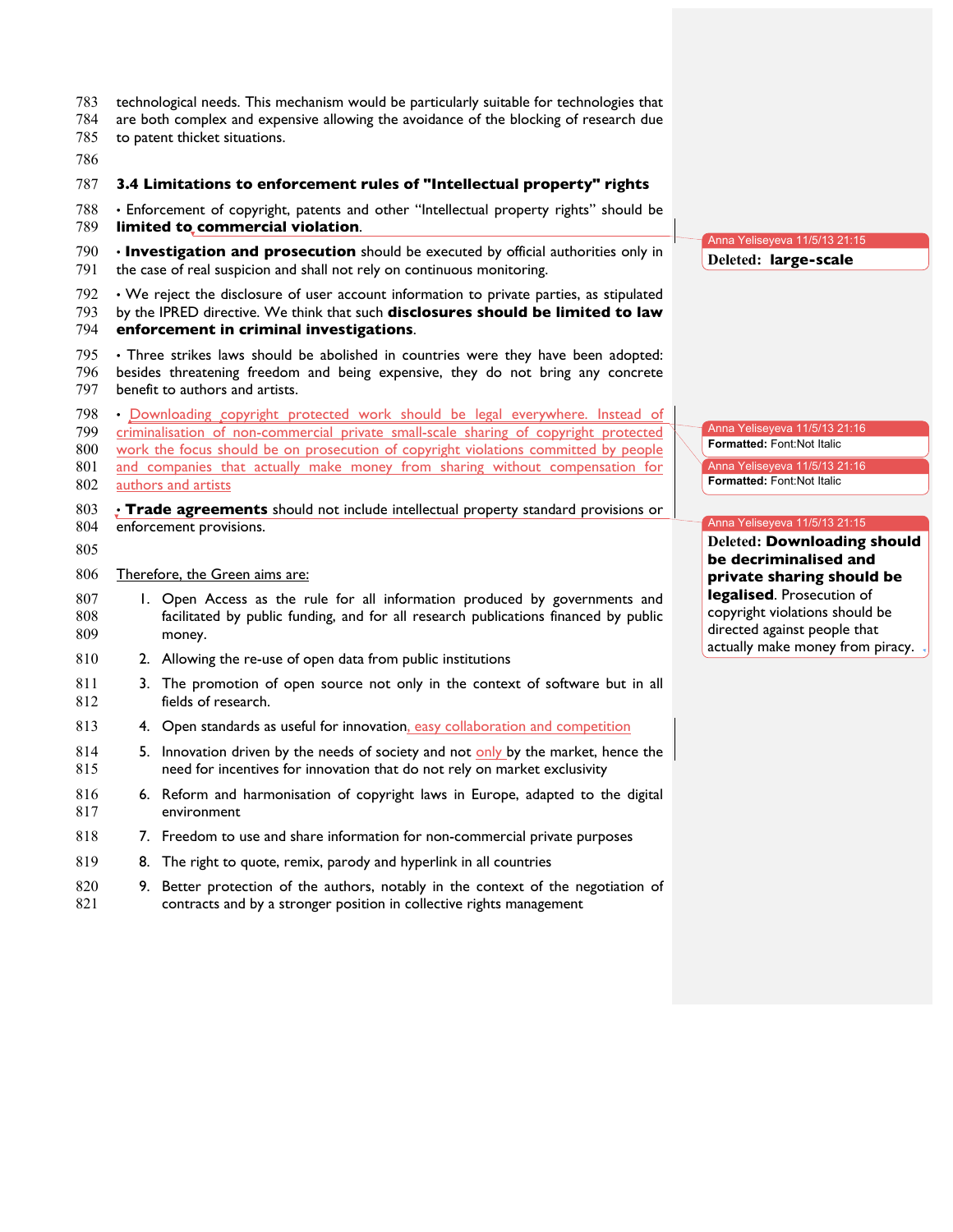- 830 10. Harmonization and transparency in the patent system that needs control on **accessibility and the quality of patents**
- 832 11. Decriminalization of downloading and enforcement of intellectual property rights 833 limited to commercial violation
- 834 12. Trade agreements cannot overrule IPR nor enforcement rules
- 
- 

## **4 Strengthening the Digital Democracy and Community inside and outside the EU**

#### **4.1. Develop E-democracy and democratic participation.**

 The internet provides more opportunities than ever to inform the public and encourage 841 participation in democratic decisions.

 To participate in a democracy citizens need transparency in public administration and transparency in political processes. We believe that an open government should be part of the digital commons. As Greens we encourage public authorities at all levels to give citizens access to all relevant documents in the policy process. In many countries and in the EU so-called *Freedom of Information Acts* can be improved and adapted to the opportunities offered by the internet. Governments should be pro-active in making policy documents, plans and evaluations public. Neither citizens nor the press should be hindered by complex procedures and expensive charges for requests.

Citizens should have opportunities to take part in decision making more directly, by the

- government using the internet to involve the public and for the public to use the
- internet for citizens initiatives. The European Citizens Initiative was introduced last year.
- First impressions show that there are still some bureaucratic and financial thresholds in
- ECI procedures that must be taken away.

## We are now at the beginning to experiment on issues such as "constitution written by

- ordinary people", collaborative work on laws or public budgets, online participation, etc.
- But we believe that those experimentations increase citizenship and social cohesion.

## **To favour better democratic participation through new technologies**

**secure e-voting** should be investigated only **as an alternative option** for voting.

- 860 Trust in the outcome of an election should never be based on faith in organizational
- 861 procedures alone, but always needs to be backed up by universally
- 862 understandable, transparent and replicable procedures, in the same way voting by 863 pencil is. Any electronic alternative to traditional voting needs to show positively before
- 864 adoption that it is immune to large-scale fraud and impact assessments need to be
- 865 made in public and in advance, so vulnerabilities and risks can be assessed and
- 866 addressed before the vote takes place. Up to now, academic research demonstrated
- that there are fundamental complications that cannot be fixed and that make it
- 868 impossible to organize free, secure, transparent, secret and anonymous voting through
- 869 the internet or in many cases through voting computers. However, to favour better
- democratic participation it is worthwhile to investigate ways to use technological

Anna Yeliseyeva 10/5/13 20:49 **Formatted:** Font:Not Italic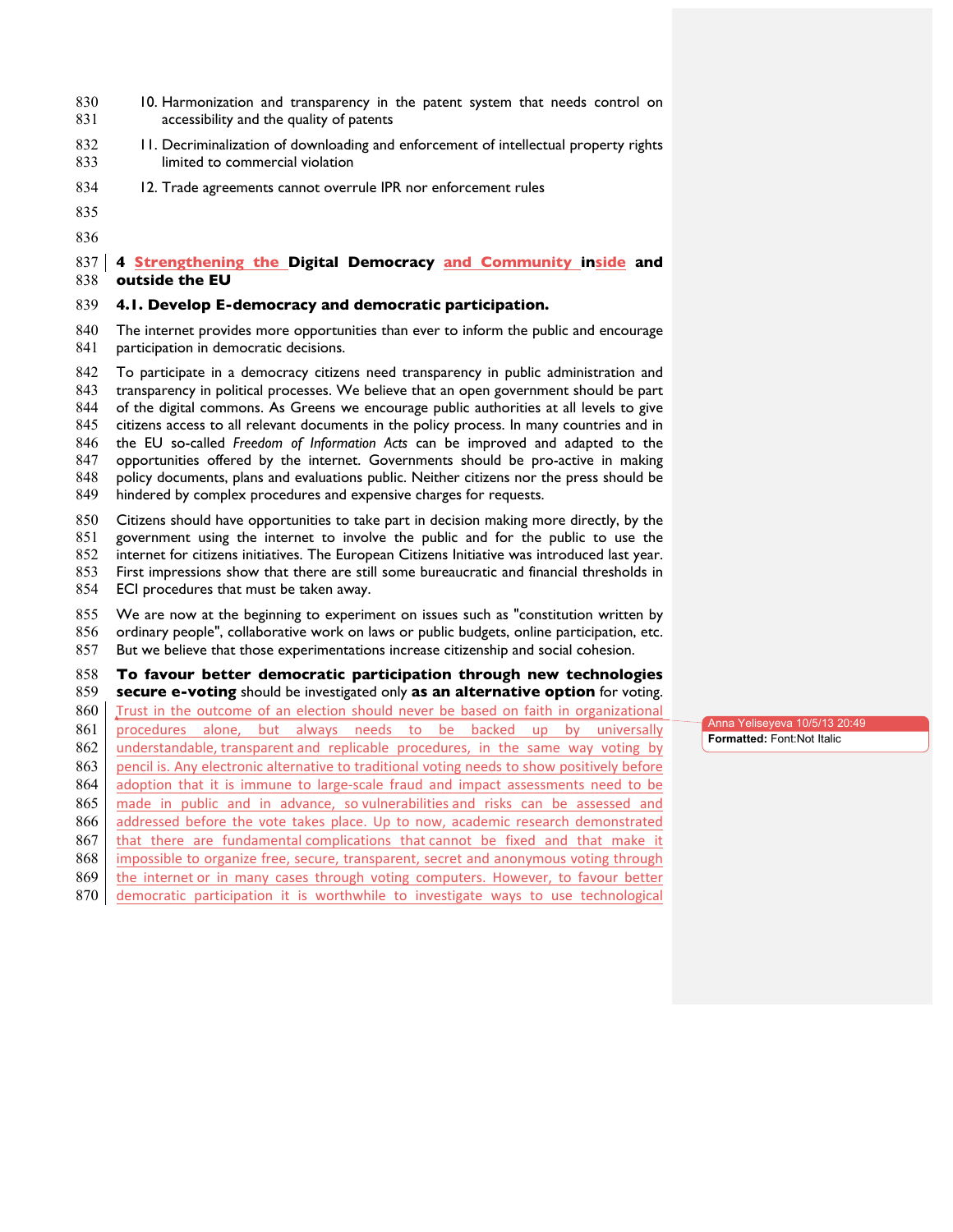- 871 advances in other environments of decision making. For instance, electronic counting of
- 872 votes can sometimes improve the accuracy as well as accountability of voting processes
- 873 and can be cost effective. Electronic voting can in the long run gain credibility only if at
- 874 all times a manual recount of the votes can be easily and swiftly organized (i.e. through
- 875 a paper trail).

## 876 Open source, licence free and cost free software and online platforms for collecting 877 signatures have to be used.

878 As digital technologies continue to revolutionise communication, we can talk about 879 increased participation for **citizens**, meaning new opportunities to combine

- 880 representative and participative democracy practices. The use of digital tools for
- 881 political experimentation shouldn't be limited to the fringes of political processes.
- 882

## 883 **4.2. Education**

884 **Education policies** regarding the use of information technologies is necessary in 885 order to ensure further generations are well-informed and alert to possible 886 infringements of privacy, property rights and security.

887 Education professionals will be trained to educate people to digital literacy including 888 online persona and e-reputation, as well as cooperative redaction and basic coding and

889 the work of search engines.

890 As Greens we encourage educational programs aimed at the emancipation of the 891 individual. In this context the new generation, as well as the older ones, need to be

892 empowered to act independently as user of digital means of communication and as

893 participants in the digital commons. This means that they know the way it works as well

894 as the consequences of their actions. It means also that you can evaluate the information

895 you receive. The digital world is complex and lacks transparency in many respects.

896 Education should help people to remain independent and to make their own choices.

897 The digital commons can be used to **facilitate and improve the education in** 898 **general**.

899 Sharing educational material used by teachers and students should be encouraged. New

900 copyright laws should not restrict the use of digital materials in an educational context.

901 Educational tools should include free software and open hardware as an alternative to

902 proprietary technologies, and use digital commons as a legitimate reference.

903

#### 904 **4.3. Freedom of expression.**

905 Any regulation of communication by means of digital technology has to respect the 906 freedom of speech, the freedom of the press and the freedom of association and 907 demonstration. We Greens support an active role for the EU in safeguarding these

908 digital civil rights in all member states, as well as outside Europe.

909 Free speech can be restricted by national law (e.g. in the case of defamation). But in 910 these cases the rule of law has to be followed, which means that any filtering, blocking

#### Anna Yeliseyeva 10/5/13 20:49

**Deleted: Criteria of security** (control of electronic means of total amount of voters, identity management, anonymization, means of re-count (for example through a paper trail) and verifying the correct outcome of the vote) widely depend on transparency and the trust citizens have in the organisational authority behind evoting. In any case, it must never be the only avenue to vote: everyone has the right to opt out. For e-voting, differentiate between state organised voting (elections, ECI, ...) and political parties or other organisations. The bigger the impact of the vote, the higher the threshold for verifiability etc are. We are not convinced that all relevant criteria can be met as regards crucial votes (such as national elections) within the next few years. Paper trail should be 935 created and available in case a recount is necessary.

## Anna Yeliseyeva 10/5/13 20:53

Deleted: give us access to augmented reality

Anna Yeliseyeva 10/5/13 20:53

939 **Deleted: liquid democracy** 940 **for**

Anna Yeliseyeva 10/5/13 20:54

Deleted: that is to say

Anna Yeliseyeva 10/5/13 20:55

942 **Deleted:** , speed, facilities for participation and more flow between

Anna Yeliseyeva 10/5/13 20:55

945 **Deleted:** e democracy

Anna Yeliseyeva 10/5/13 20:55

946 **Deleted:** prepa